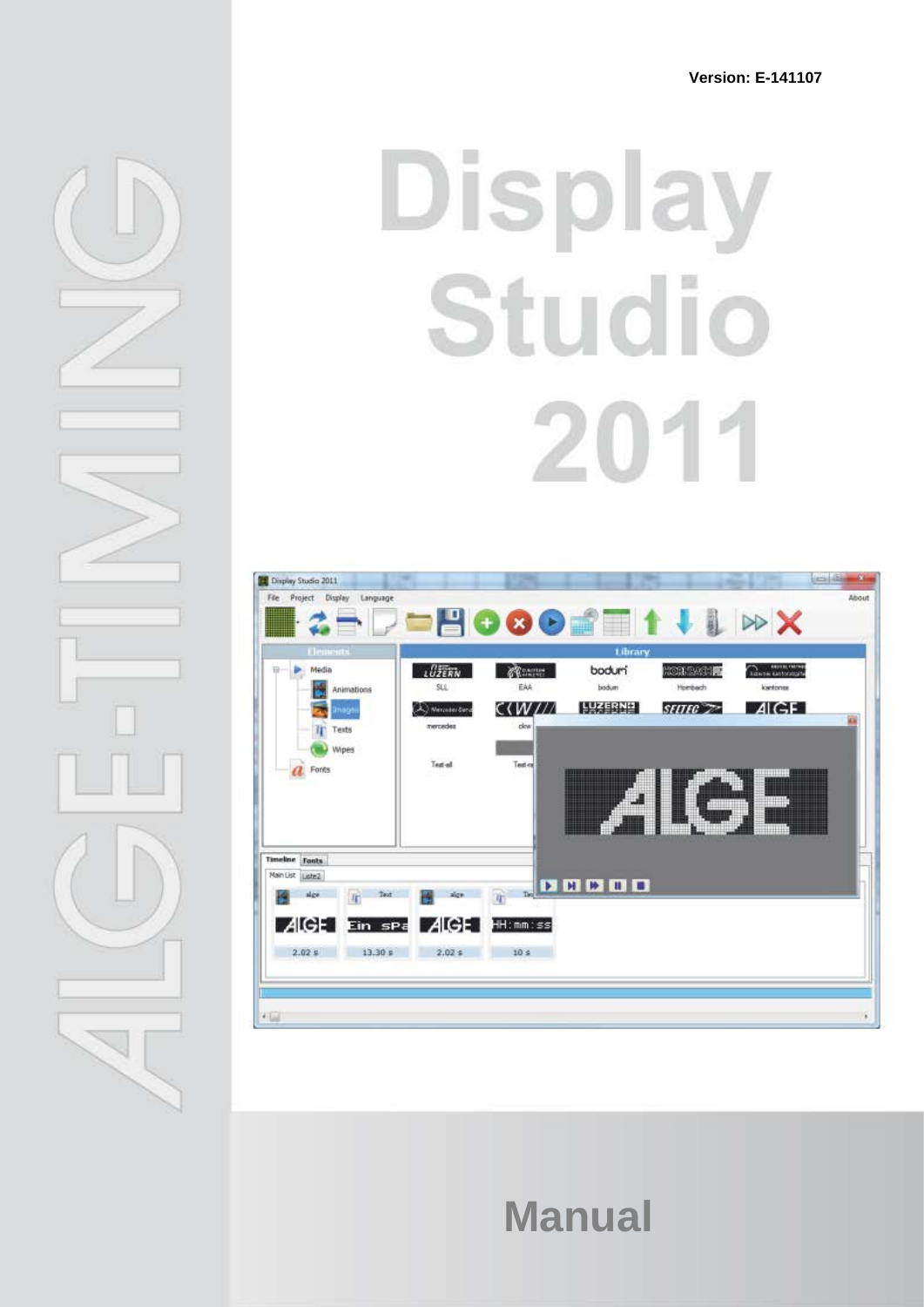

## **Table of Contents**

| 1              |  |
|----------------|--|
| $\overline{2}$ |  |
| 2.1            |  |
| 2.2            |  |
| 2.3            |  |
| 3              |  |
| 3.1            |  |
| 3.1.1          |  |
| 3.1.2          |  |
| 3.1.3          |  |
| 3.1.4          |  |
| 4              |  |
| 4.1            |  |
| 4.2            |  |
| 4.3            |  |
| 4.3.1          |  |
| 5              |  |
| 6              |  |
| $\overline{7}$ |  |
| 7.1            |  |
| 7.2            |  |
| 7.3            |  |
| 7.4            |  |
| 7.5            |  |
| 8              |  |
| 9              |  |
| 10             |  |
| 11             |  |
| 12             |  |
| 12.1           |  |
| 12.2           |  |
| 13             |  |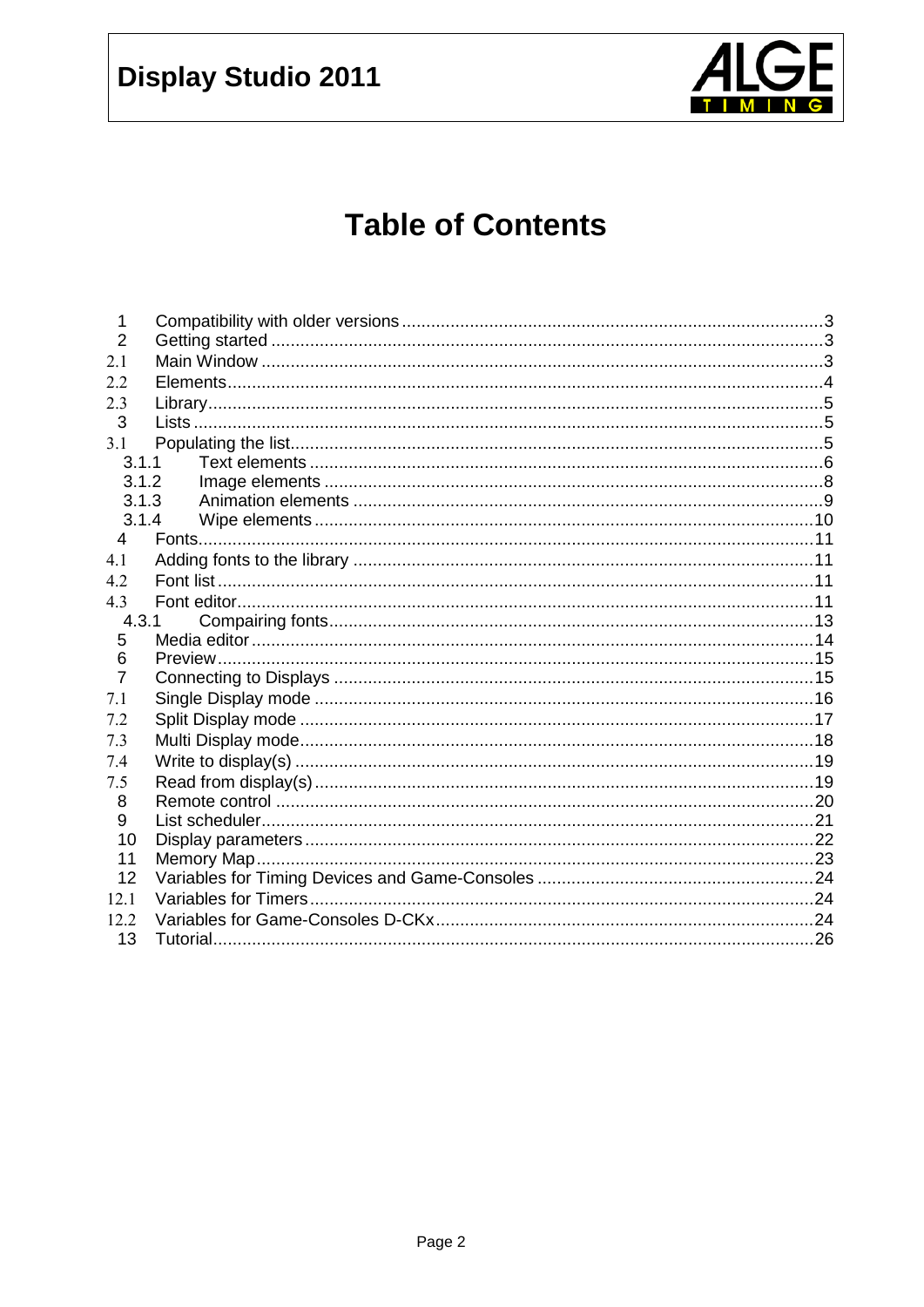

#### **1 Compatibility with older versions**

Before staring the manual user should be notified about compatibility with older versions of the Display Studio. Displays with the newer embedded software will be compatible with older versions of the Display Studio 3.xx until July 2011. That means that older DDS files will be usable for the displays released until this date. New Display Studio 2011 is compatible with older versions of displays, so the user can upload and download DDS files built with new Display Studio 2011. With new Display Studio 2011 user can download display content uploaded with older version of Display Studio such as 3.xx and lower.

#### **2 Getting started**

Display Studio 2011 application is intended for design of textual and graphical information that will be displayed via LED displays. There is also a preview or simulation, so user (designer) is fully independent of real display. Prior to making display project, if display is connected to PC, it is recommended to connect to display using option Get from display as described in [Connecting to Displays,](#page-14-0) so display properties (pixel width, pixel height etc.) will be used from display. In case DDS file made for current display is opened, display properties are also updated. Otherwise, display properties should be manually set.

#### 2.1 **Main Window**

After Display Studio 2011 is opened, it starts with blank project. Project encapsulates the whole variety of data that could be displayed on LED displays. Project file format has extension dds. User can load

previously saved project using **File/Open**, or via **the leads** button. Picture bellow shows application main window just after launching. Workspace is divided to Elements tree view which is used for selecting type of media or fonts, Library containing media of each type and Project time line and Font containing lists and fonts used in project.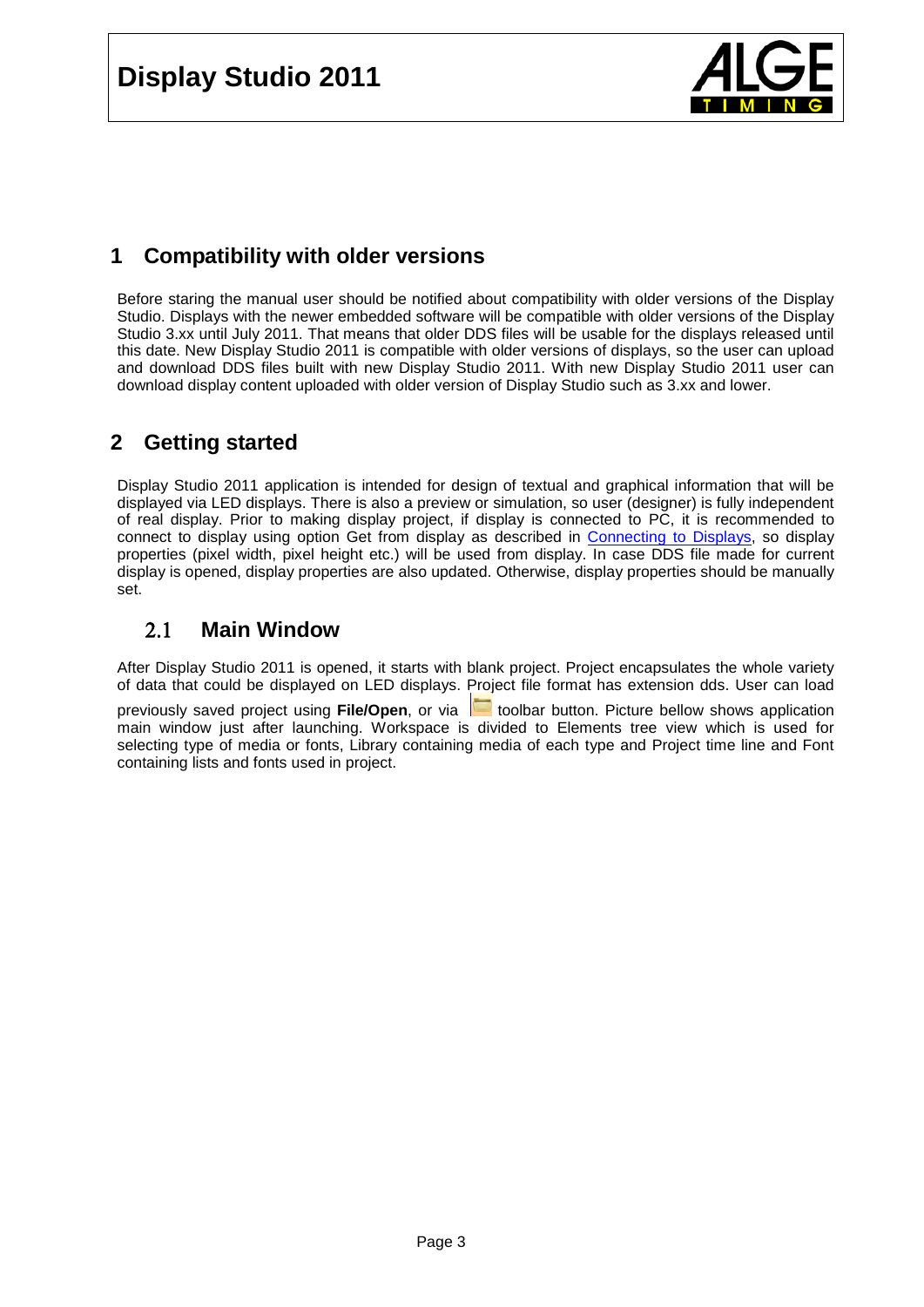

| Display Studio 2011<br>File<br>Project Display<br>Language |                                                                       |            |          | Iok<br>ш<br>About |
|------------------------------------------------------------|-----------------------------------------------------------------------|------------|----------|-------------------|
| mm                                                         | $\overline{\mathbf{B}}$<br>$\leftarrow \frac{1}{\text{Add New List}}$ | $\bigodot$ | 1 J D DX |                   |
| <b>Elements</b>                                            |                                                                       | Library    |          |                   |
| Media<br>$\blacktriangleright$                             |                                                                       |            |          |                   |
| Animations                                                 |                                                                       |            |          |                   |
| Images                                                     |                                                                       |            |          |                   |
| Texts<br>л                                                 |                                                                       |            |          |                   |
| Wipes                                                      |                                                                       |            |          |                   |
| $\overrightarrow{a}$ Fonts                                 |                                                                       |            |          |                   |
|                                                            |                                                                       |            |          |                   |
|                                                            |                                                                       |            |          |                   |
|                                                            |                                                                       |            |          |                   |
|                                                            |                                                                       |            |          |                   |
|                                                            |                                                                       |            |          |                   |
|                                                            |                                                                       |            |          |                   |
| Timeline Fonts                                             |                                                                       |            |          |                   |
| Main List                                                  |                                                                       |            |          |                   |
|                                                            |                                                                       |            |          |                   |
|                                                            |                                                                       |            |          |                   |
|                                                            |                                                                       |            |          |                   |
|                                                            |                                                                       |            |          |                   |
|                                                            |                                                                       |            |          |                   |

#### 2.2 **Elements**

As was mentioned earlier, tree view on the left-hand side of the main window is intended for navigation through the content that is stored in the library for use with display. Project data categorization could be described as:

**- Animations** – all animations in the library.

**- Images** – all images in the library that can be used as static images.

- **Texts** – text elements for displaying all kinds of text (static, rolling, date, time, temperature)

**- Wipes** – all wipes currently assigned to project. A purpose of a wipe is an effective animated transition from previous image into new image. When user inserts a wipe between two elements, whether it was animation or textual element, this will make transition effect into the first frame of next element. A series of frames of this animated transition is defined using the rule that white pixels mark pixels from previous image that will be shown and black from new image. In other words, wipe, as we see it as a standalone animation, is a wipe from white to black.

**- Fonts** – all fonts added to the library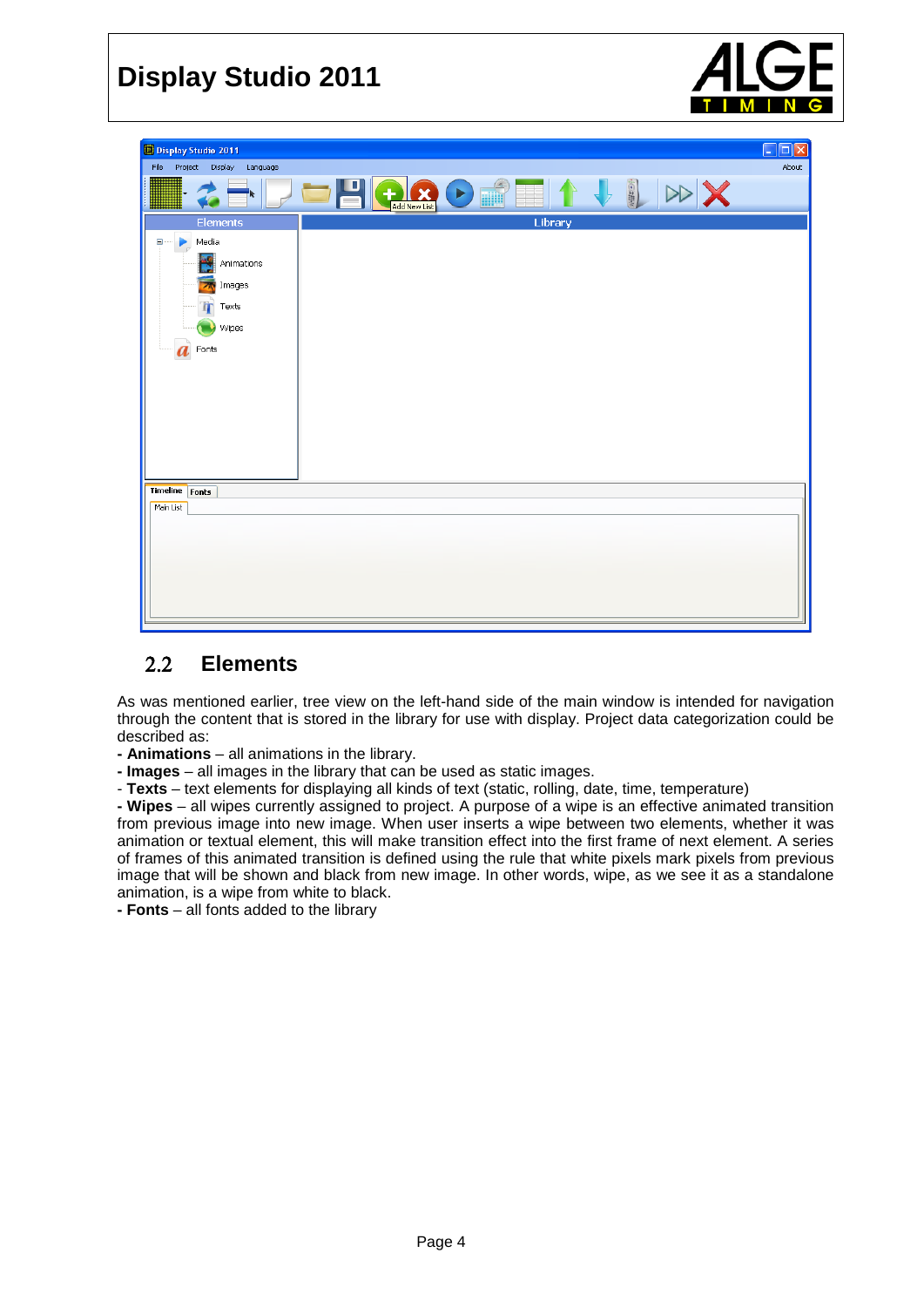

#### 2.3 **Library**

User can see library content in the Library. Elements are inserted in the selected list of the time line bar by double clicking on the desired element or by dragging and dropping it. To insert new media or font to the library user should right click on the library window and select **Add Element** property or by drag and drop from other window. Media or font can also be **exported, removed, renamed and edited** by using appropriate options from context menu strip.



#### **3 Lists**

Time line and fonts bar are located in the bottom of the window. The time line contains the lists with content that is going to be uploaded to display. Each list contains elements. New project contains one blank list, **Main List**. New lists are added using menu option **Project/Add New List** or by clicking the

icon **U**. Selected list is removed by using option **Project/Remove List** or by clicking on icon **X**. Also by right clicking on list name there is menu shown for **adding, removing and renaming** of lists. List can also be renamed by double-clicking on list name. Adding elements from the library to the list is done by double clicking on the element or by dragging and doping it in the desired position in the list. The position of the element in the list defines the time when the element is going to be displayed. The order of the lists can be manipulated by dragging the list to the desired position. Each element can be edited by opening properties window or removed from the list.

#### 3.1 **Populating the list**

As we mentioned, the list is populated with elements from the library. User, when adding elements, enters the properties of the element such as: duration, frame rate, loop, and other functions. If user needs to reorder the elements added to the list it can be done by dragging the element to the desired position. Also there are cut, copy, paste and delete options from context menu strip or by classic keyboard commands (Control  $+ X$ , Control  $+ C$ , Control  $+ V$  and Delete).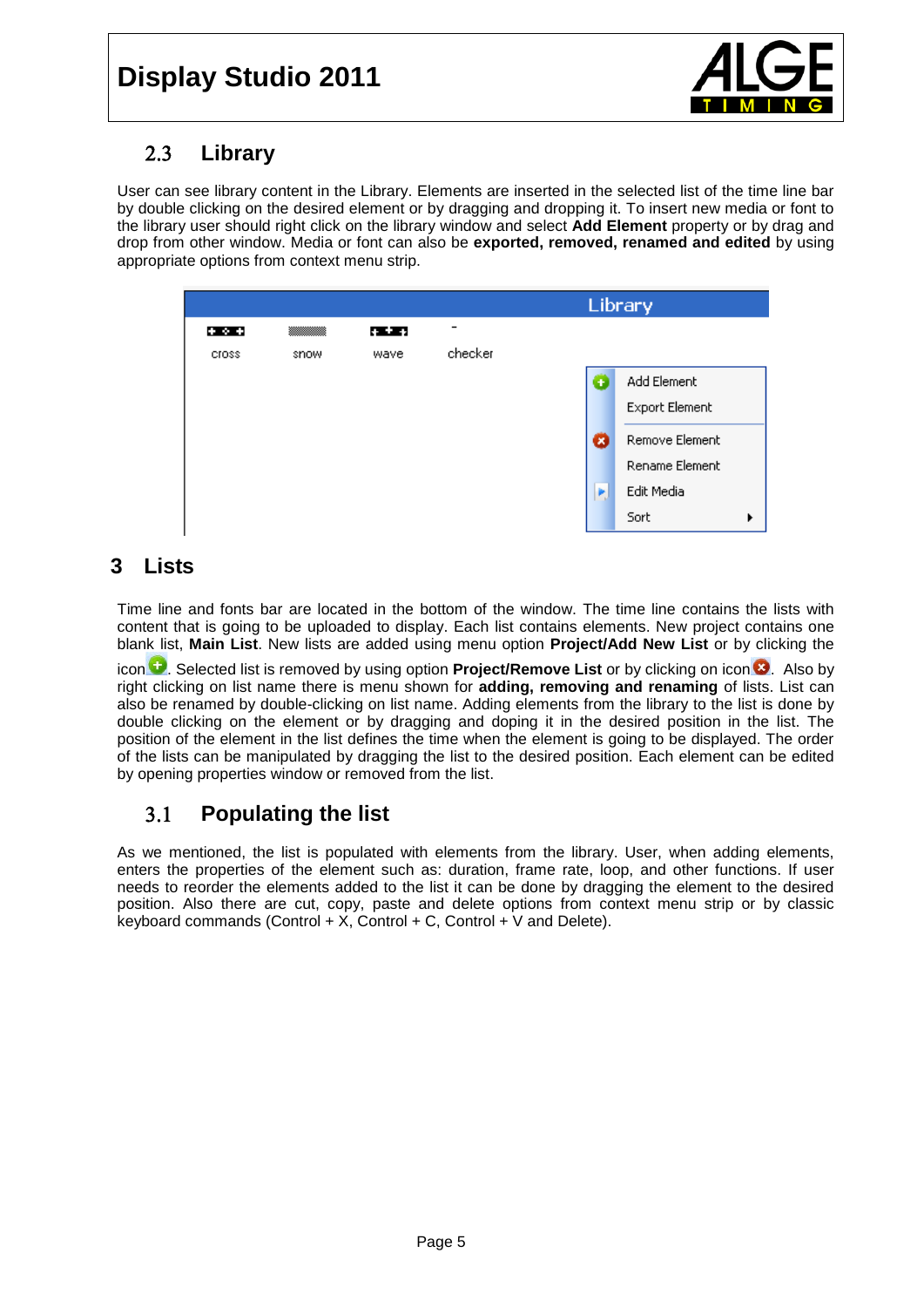

#### **3.1.1 Text elements**

Text elements are intended for displaying text information, like static text, rolling text, current time, date, temperature etc. Element properties are shown when placing the text element in the list or by double clicking on the text element in the list or by right-clicking from menu choosing option **Properties**. Text element properties are:

**Add Background –** adds a background image for the text that is displayed behind the text.

**Remove Background <b>Ex** - removes the background image

**Add Text 1** - adds a text to display

Add Time **1** - shows the time on display

**Add Date**  $\boxed{12}$  - shows the date on display

Add Temperature **4** shows the temperature on display

**Remove Object** |  $X$  - removes object from display

**Center Object**  $\cdot$  - center object to middle position of display

**Zoom plus** - zoom in display pixels

**Zoom minus** - zoom out display pixels

**Name** – Name of element

**Duration** – Duration of the element appearance on the display (in 100ms), i.e. Duration = 10 means that element is going to be displayed 1 sec.

**Loop** - define how many times the element will be displayed

**Loop after wipe** – If there is wipe before this element , wipe will also be displayed before element.

Because of the possibility of the text element to have multiple texts, every text has its own property that is editable by clicking on the text that needs to be configured. Texts properties are:

**Text** – Current text that needs to be displayed. User can write any text in this field.

**Font** – Font of the current text. The property is displaying only fonts inserted in font list.

**Zoom** - Represents text zooming and takes integer values between 1 and 4.

**Left** and **Top** – Defines the position of the text relative to upper left corner. Properties **Left** and **Top** can be changed by dragging and moving object in the panel view.

**Blinking** – if property is on, text will appear for the time defined by Duration property and despair for the same amount of time.

**Rolling text** – if checked, text will roll.

**Rolling speed** – rolling speed in frames per second

**Rolling type** – choose from roll right to left, left to right etc.

User can place the text at desired position of display by moving the object. Also there is a **Center Object** button that can automatically position text in the center.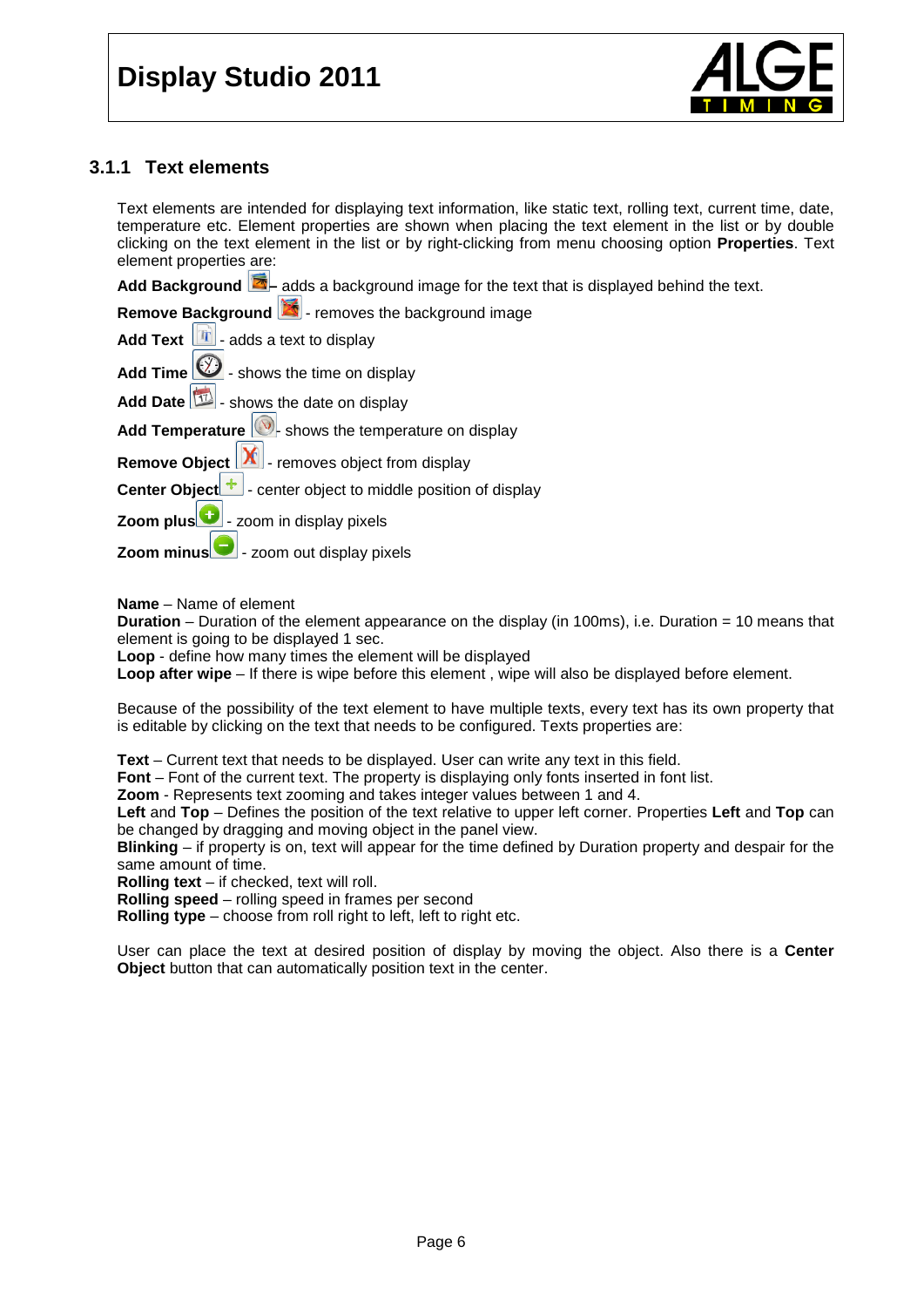

| <b>Text Properties - Text</b>                 | $\boxtimes$                         |
|-----------------------------------------------|-------------------------------------|
|                                               |                                     |
| <b>Element Properties</b>                     | Background<br>Center Object<br>Zoom |
| Name<br>Text                                  |                                     |
| $\hat{\mathbf{v}}$<br>10<br>1/10s<br>Duration |                                     |
| ÷<br>0<br>Loop:                               | Add/Remove Object                   |
| Loop After Wipe:                              | Object 1 - Text                     |
| <b>Object Properties</b>                      |                                     |
| ÷<br>Text<br>Text                             |                                     |
| Font:<br>$\ddotmark$<br>System                |                                     |
| ¢<br>Zoom:<br>0                               |                                     |
| Left:<br>÷<br>36                              |                                     |
| ¢<br>Top:<br>4                                |                                     |
| Blinking:                                     |                                     |
| Rolling text:                                 |                                     |
| Rolling Speed:<br>60                          |                                     |
| Rolling Type:<br>Right to left<br>×           |                                     |
|                                               |                                     |
| OK                                            | Cancel                              |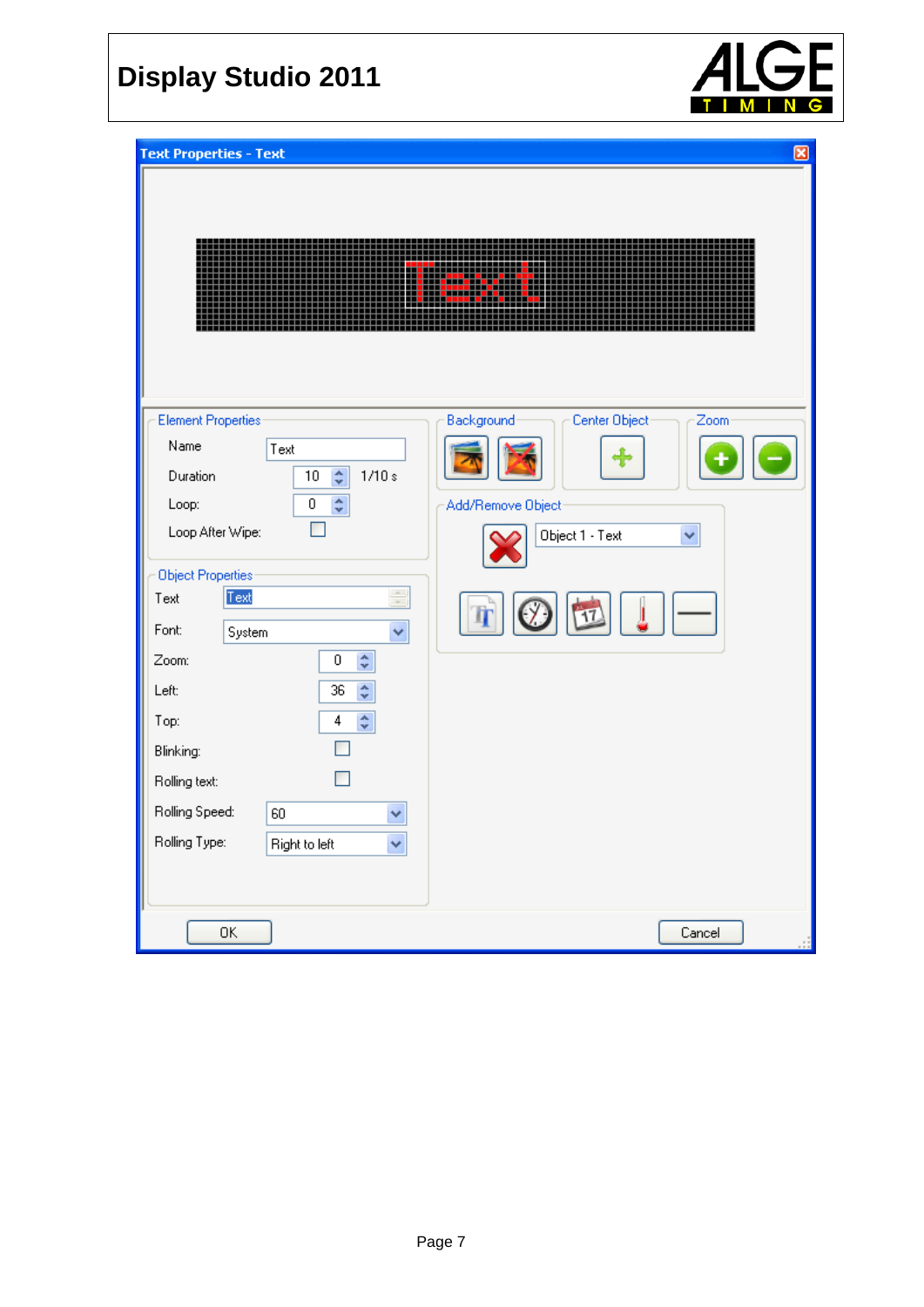

#### **3.1.2 Image elements**

Image elements are used to display a static image on the display. User can insert the image elements to the Timeline by double clicking on the element in the library list, or by dragging and dropping it to the desired location. User can insert new image elements to the library by selecting the Image from the elements tree, right clicking in the library window and clicking on the **Add Element** property or by drag and drop from other window. Supported formats are .bmp, .jpg, .png and .gif. There is always the conversion from color to black&white performed when the image is imported, so user can use color images also. Element properties are shown when placing the image element in the list.

The parameters defining the inserted image element to the list are:

**Freeze** – Duration of the element appearance on the display (in 100ms), i.e. Freeze = 10 means that element is going to be displayed 1 sec.

| <b>Image Properties - 3 crosses</b> |                                 |
|-------------------------------------|---------------------------------|
|                                     |                                 |
| Freeze:                             | 1/10s<br>$ 10\rangle$<br>$\div$ |
| 0K                                  | Cancel                          |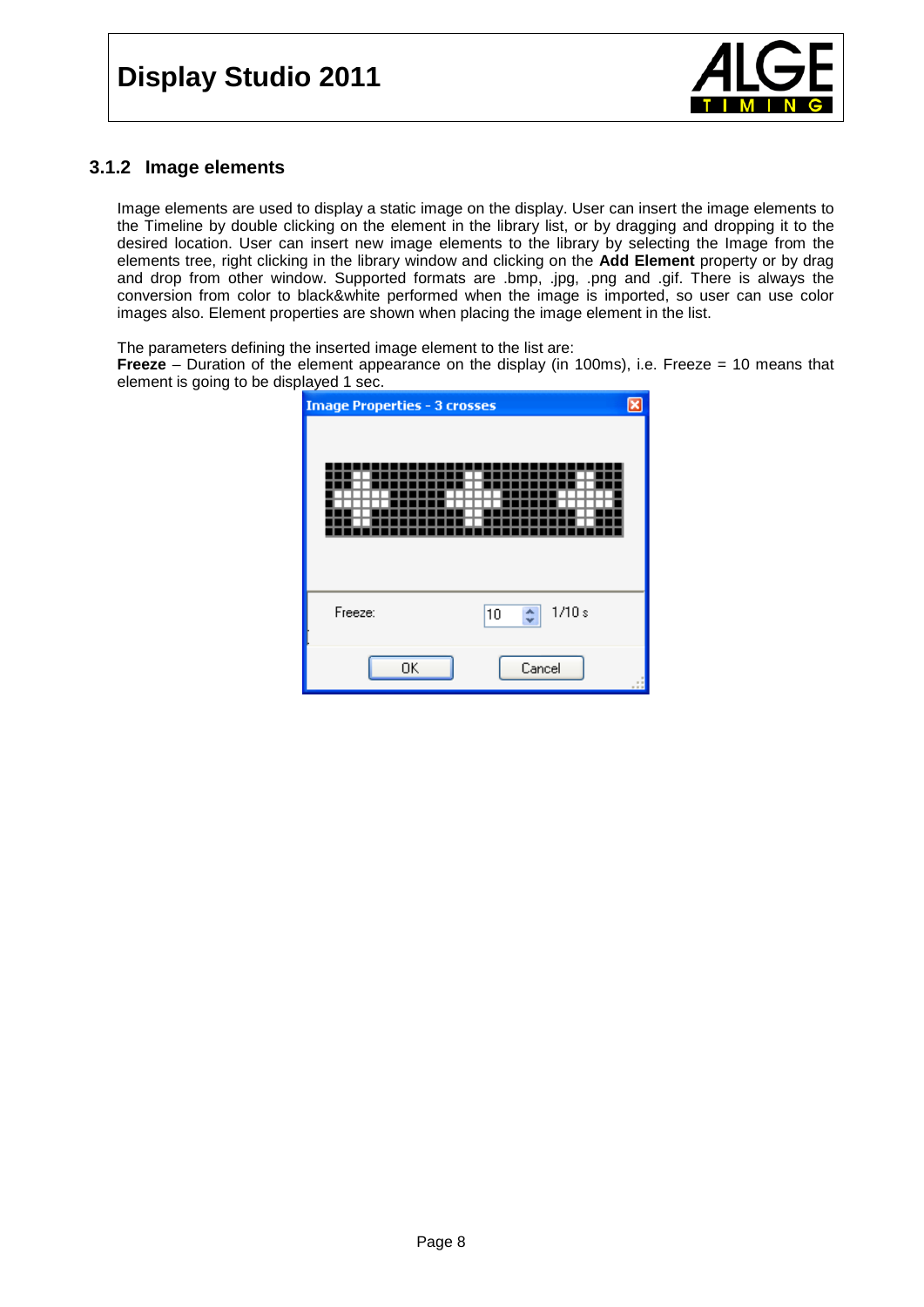

#### **3.1.3 Animation elements**

Animation elements are used for displaying animation. User can use animation from the library, or can import existing animation from file (avi and gif file format). This is done by right clicking in the library window and selecting the **Add Element** property or by drag and drop from other window**.** Same as image importing there is conversion from color to black&white so user can use color animations also. Inserting animation in the list is done in the same way as other elements. Animation element properties are:

**Frame rate (fps)** – playing speed in fps (frames per second)

**Freeze** – duration of last frame in tenths of a second

**Loop** - define how many times the element will be displayed

Loop after wipe - If there is wipe before this element, wipe will also be displayed before element

| <b>Animation Properties - cross</b><br>IХ   |
|---------------------------------------------|
|                                             |
| Frame Rate (fps):<br>30                     |
| 1/10s<br>Freeze:<br>0<br>$\hat{\mathbf{v}}$ |
| Loop:<br>0<br>$\hat{\mathbf{v}}$            |
| Loop After Wipe:                            |
| 0K<br>Cancel                                |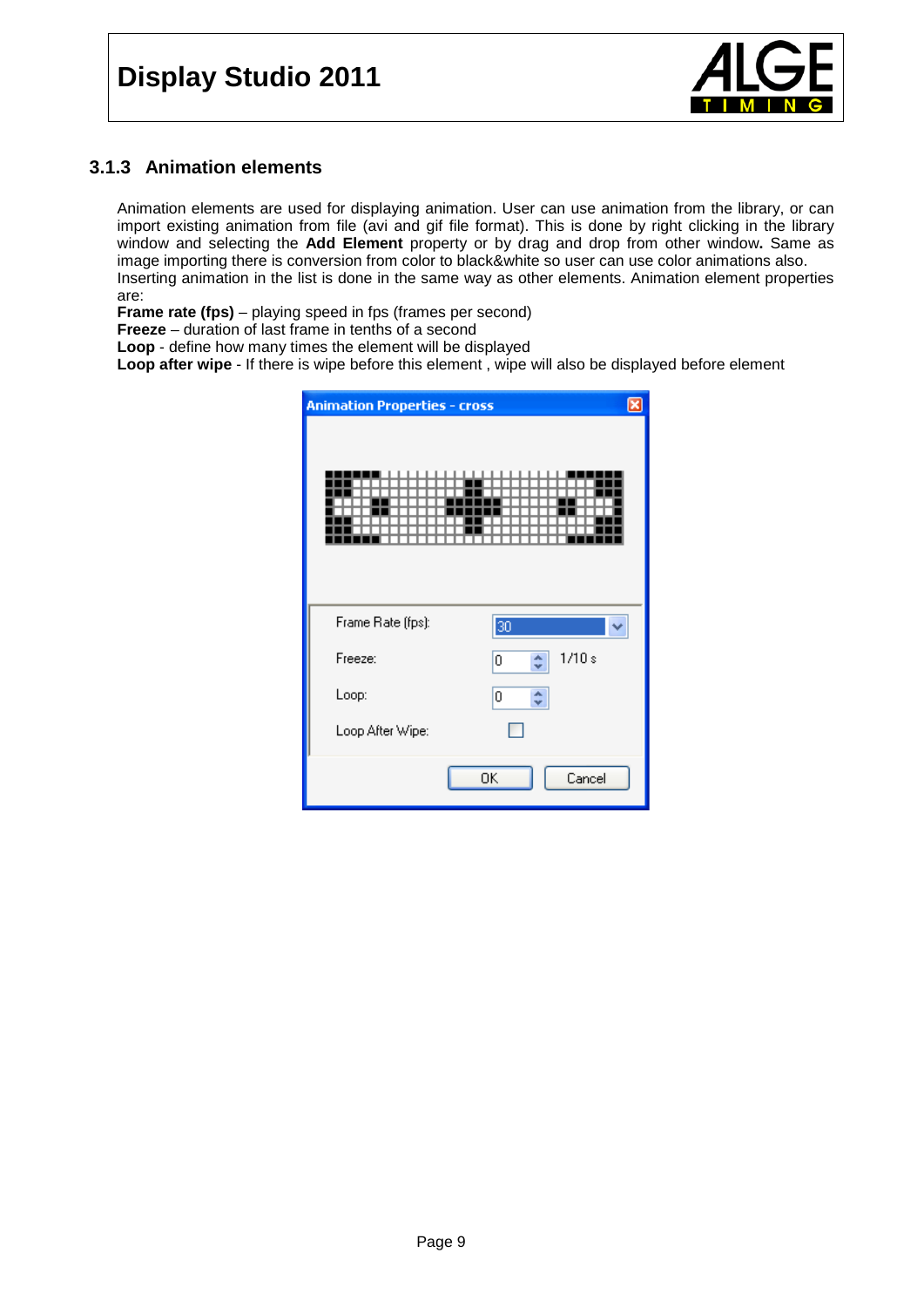

#### **3.1.4 Wipe elements**

A purpose of a wipe is an effective animated transition from previous image into next image. When user inserts a wipe between two elements, the last frame from previous element, whether it was animation or textual element, will make transition effect into the first frame of next element. A series of frames of this animated transition is defined using the rule that white pixels mark pixels from previous image that will be shown and black from new image. In the other words, wipe, as we see it as a standalone animation, is a wipe from white to black. Inserting the Wipe in to the library is the same as inserting animation element. Adding the wipe in to the list is somehow different from the adding ordinary element, because of the fact that user cannot insert wipe at the end of the list, or insert two wipes in the row. Valid insertion of the wipe is only between two elements.

The property of the Wipe element is **Frame rate (fps)** that defines the wiping speed in fps (frames per second).

| <b>Wipe Properties - clock</b> | × |
|--------------------------------|---|
|                                |   |
| Frame Rate (fps):<br>30        |   |
| Cancel<br>OK                   |   |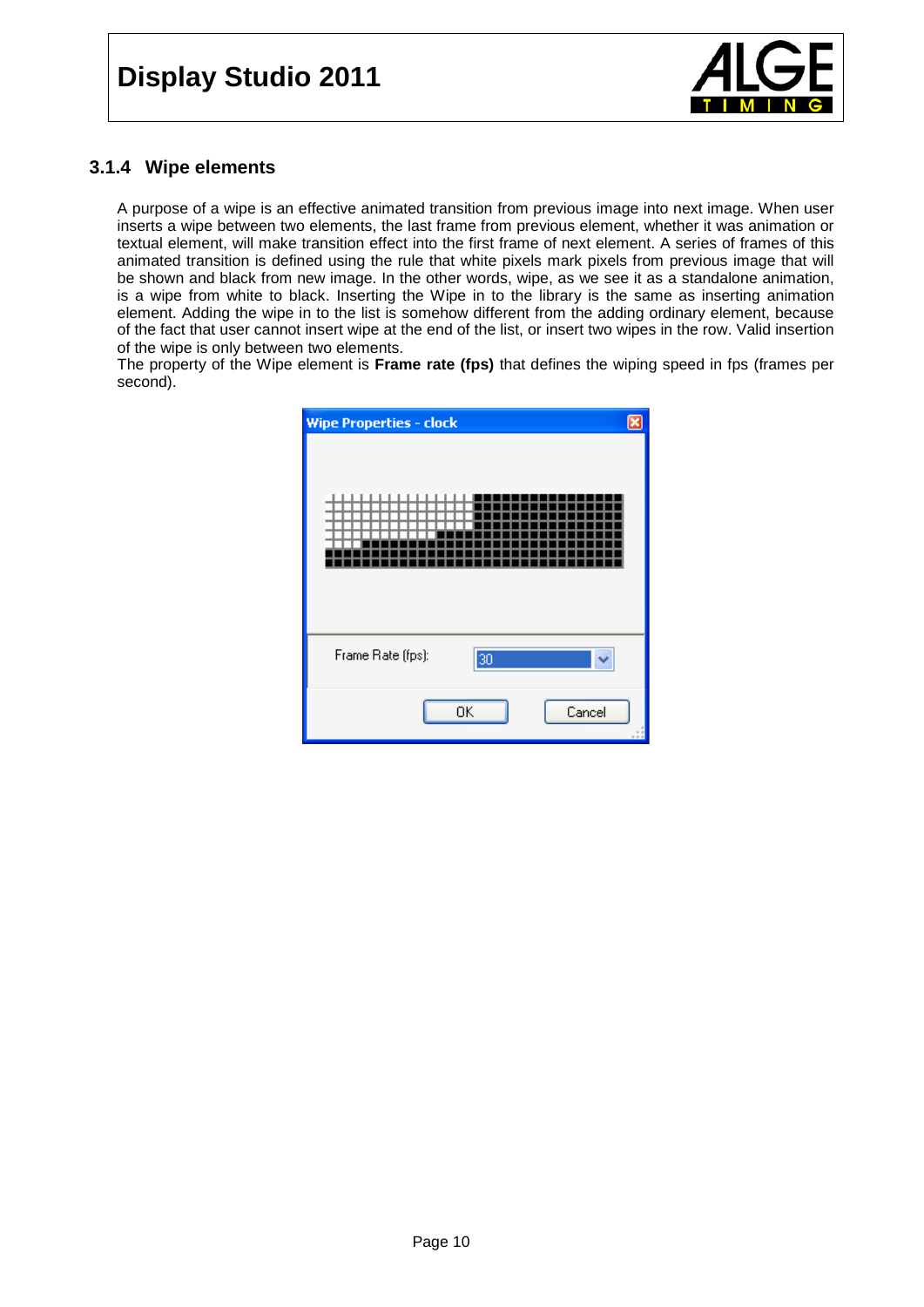

#### **4 Fonts**

#### 4.1 **Adding fonts to the library**

User can import fonts from DNT file to the library by selecting the font element from the element tree, right clicking on the library window and selecting the **Add Element** property or by using drag and drop from other window. When fonts are present in the library use needs to add them to the Font list so these fonts can be used for texts inserted in the list. Fonts in library can be reordered, removed, renamed and edited.

#### 4.2 **Font list**

Fonts added to the Font list can be used for building texts in the text elements. Fonts in font list can also be reordered and removed.

| Texts<br>:<br>Wipes<br>.<br>Fonts<br>: | FN165_7x8_<br>$[7x7]$ $P_255$<br><b>LOYRILLIC</b> | FN166_7x6_<br>$[7x5]$ $\overline{P}$ 255<br>LÄTĪN2 | FN167_7x8_<br>$[7x7]$ $P_255$<br>LATIN2_B | Arial<br>Narrow-12 | FN176_12x8<br>$_{55\_\text{LAT}}$ (10x7) P $_{2}$ |
|----------------------------------------|---------------------------------------------------|----------------------------------------------------|-------------------------------------------|--------------------|---------------------------------------------------|
| <b>Fonts</b><br><b>Timeline</b>        |                                                   |                                                    |                                           |                    |                                                   |
| System                                 |                                                   |                                                    |                                           |                    |                                                   |
|                                        |                                                   |                                                    |                                           |                    |                                                   |

#### 4.3 **Font editor**

Font editor is used for editing of fonts. With right mouse click on font element in library, select **Edit Font**. New window will appear, called **Font Editor**.



From the **File** menu, there are several options: **Compare Fonts** – for compairing two fonts **Save Font** – overwrite current font **Save Font as new** – save current font as new with different name **Rename current font** – change name of the current font **Delete current font** – delete current font from library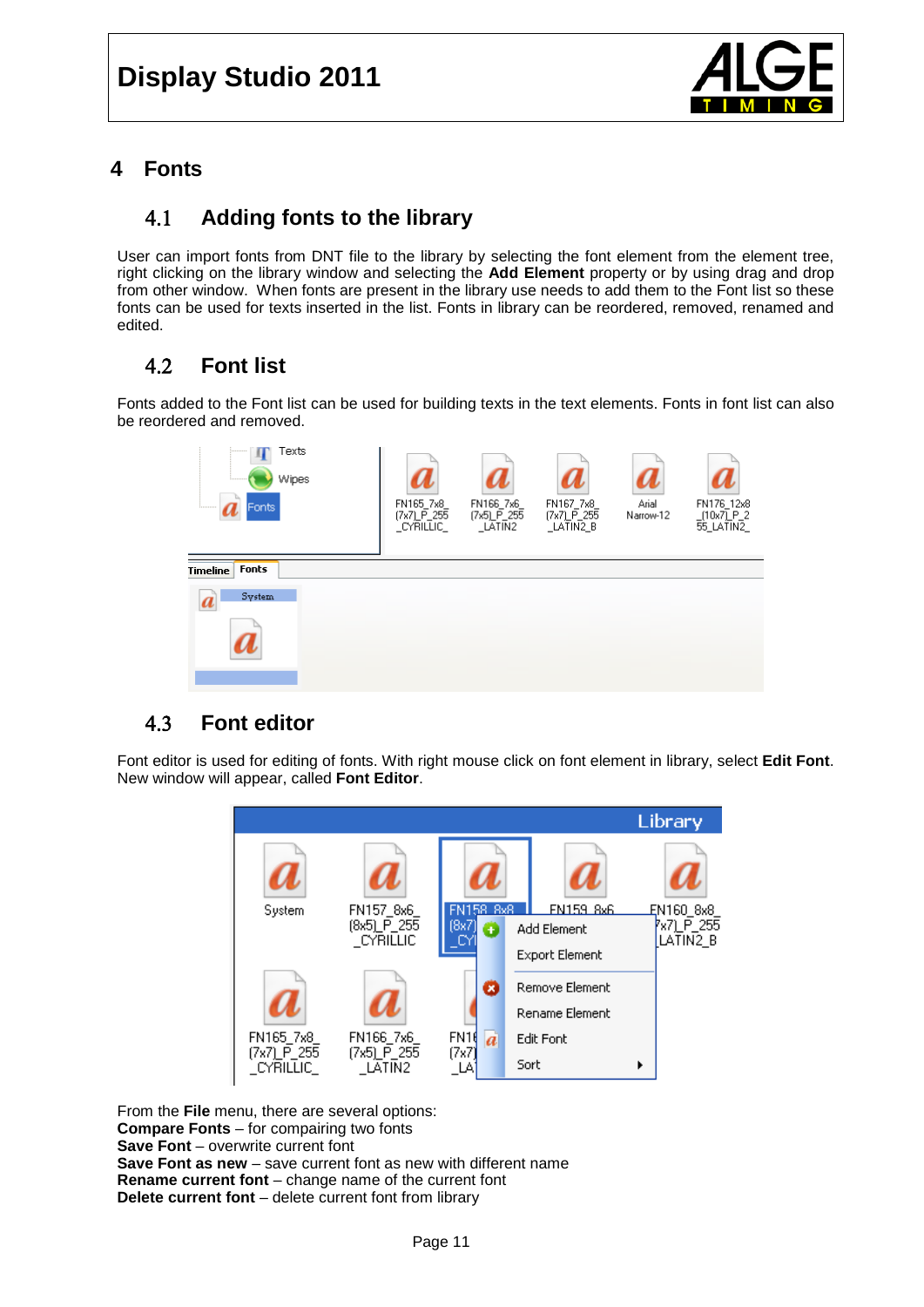

**Import Dnt font** – Import font in dnt format. (dnt is unique file format for bit-mapped fonts. Every font that is created with Display Studio is saved in dnt format).

**Import Windows font** – import existing font from installed Windows fonts.

**Export dnt font** – export current font as dnt file.

**Exit** – close Font editor.

| <b>a</b> Font Editor                                                                                                                                                                                                                                                                             |                                                                                                                                      | $\Box$ D $\boxtimes$               |
|--------------------------------------------------------------------------------------------------------------------------------------------------------------------------------------------------------------------------------------------------------------------------------------------------|--------------------------------------------------------------------------------------------------------------------------------------|------------------------------------|
| File<br>Font<br>Character<br>Font:<br>FN067_8x5_NP_255_<br>Encoding:<br>Western European<br>$\left  \bullet \right $<br>$255 \div$<br>Last character:<br>Proportional Font<br>Widest character<br>Character: Width: Position:<br>$\mathsf{6}^{\scriptscriptstyle{+}}$<br>32<br>Width:<br>Height: | Shift font characters<br>↟<br>$\overline{\mathbb{C}}$<br>➡<br>$\ddot{\phantom{0}}$<br>Apply<br>$\sqrt{6}$<br>$\div$<br> 8 <br>$\div$ |                                    |
| 32 (0x20)<br>33 (0x21)                                                                                                                                                                                                                                                                           | т<br>34 (0x22)<br>35 (0x23)<br>36 (0x24)<br>$\mathbf{H}$<br>#<br>\$                                                                  | $\blacktriangle$<br>37 (0x25)<br>% |
| 38 (0x26)<br>39 (0x27)<br>$\blacksquare$                                                                                                                                                                                                                                                         | 40 (0x28)<br>41 (0x29)<br>42 (0x2A)<br>$\star$                                                                                       | 43 (0x2B)<br>$\ddot{}$             |
| Font<br>Font:<br>FN216_8x6_(8x5)_P_                                                                                                                                                                                                                                                              | Character<br>Shift font characters                                                                                                   | v                                  |
| Encoding:<br>Central European<br>255 ↔<br>Last character:                                                                                                                                                                                                                                        |                                                                                                                                      |                                    |
| Proportional Font<br>Widest character<br>Position:<br>Character: Width:<br>$_{\tiny{\odot}}$<br>8<br>174                                                                                                                                                                                         | Apply<br>Width:<br>6<br>÷                                                                                                            |                                    |
|                                                                                                                                                                                                                                                                                                  | Height:<br>8<br>÷                                                                                                                    |                                    |

There are several options for current font.

**Font** *–* select font for editing, only dnt format

**Encoding** *–* choose Windows encoding, standard software support Central European, Cyrillic, Western European, Greek, Turkish, Hebrew, Arabic, Baltic and Vietnamese encoding.

**Proportional** - if this option is checked, font will be proportional, which means every character can have different width, if this option is not checked, font is unproportional, meaning all characters have equal width.

**Width** – width of font character (if not proportional, all characters have equal width)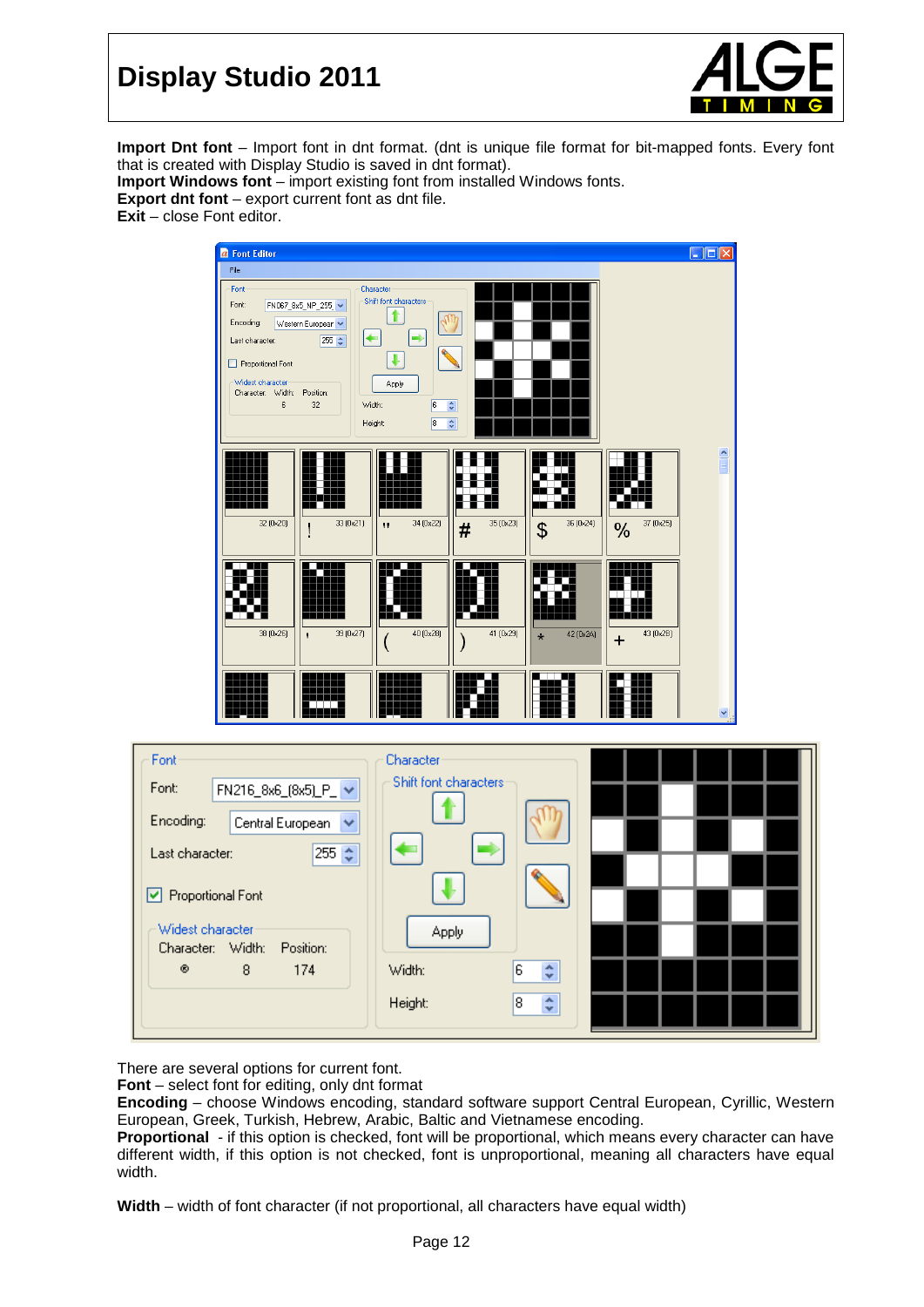

**Height** *–* height of all font characters

**Last character** *–* set number of characters in font, can be from 0 to 255

**Shift font characters** *–* there are four arrows: Up, Down, Left and Right. On every left mouse click on one of arrows, all characters from font will be shifted in direction set by arrow direction. When font shifting is finished, just click **Apply**.

**Widest character** *–* describes the widest character in current font and its width and position.

**Character preview and drawing field** *–* when you click on some character, it will appear in this field. You can edit every character in this field, using Hand and Pencil.

**Hand** *–* when selected, you can move whole character in all directions.

**Pencil** *–* when selected, with left mouse click you can add pixels to character, with right mouse click you can delete pixels from character.

Bellow each character is its unique sign, showing how that character looks in chosen encoding and also its decimal and equivalent hex number in the font.

#### **4.3.1 Compairing fonts**



User can compare two fonts by selecting **Compare Fonts** from **File** menu. Option **Scroll fonts simultaneously** is automatically selected so both fonts are scrolled at same time so user can see coresponding characters all the time.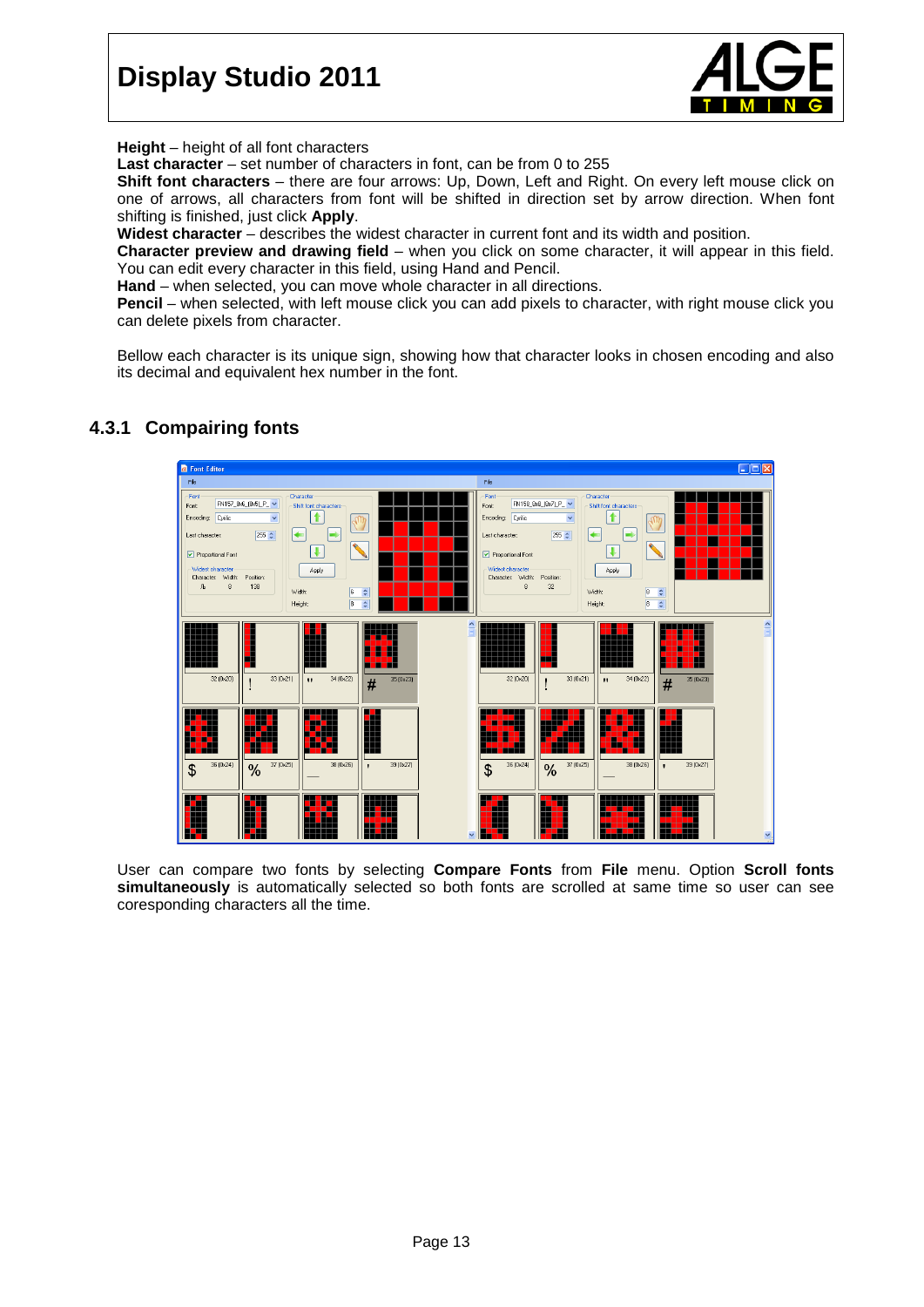

#### **5 Media editor**

For editing library elements, such as Animations, Images and Wipes, user can open Media Editor from menu Project->Media Editor or by right-clicking on the element that needs to be changed and selecting Edit Media.



In the Media Editor menu user can select the type of media (Animations, Wipes or Images). After choosing media type user can select existing media from the library, make new media or import media. Also media can be saved after editing over old one or as new, renamed or deleted. Media can be also exported to corresponding format (jpg and bmp for images, avi and gif for animations and wipes). Work space has 3 areas.

- 1. Area on the left shows list of all frames of current media. Plus and minus buttons are for adding and removing of frames. When user clicks on + button blank frame is added after current frame. When clicked on – button all selected frames are removed. One frame is selected by clicking on it, multi frames are selected by holding Shift keyboard key and clicking on first and last frame so all frames between are selected. Right clicking on frame gives context menu strip with functions cut, copy, paste and delete. There are also **Export frame as Image** for exporting selected frames to selected folder as images and **Import image as frame** for importing images to frame list after selected frame.
- 2. Lower area is for real-time preview of media and has play, frame by frame and stop buttons and also a slider for changing current frame for preview. There is a frame rate selection for preview.
- 3. Upper area is for frame editing. There are basic functions for picture editing such as drawing (pencil icon), fill (bucket icon), selection of area of frame for copying, cutting or moving (selection icon), move selected area (hand icon), draw text (text icon), undo and redo functions and zoom in and zoom out. In upper right part of area there are two buttons which shows the current colors of display. The left color is associated with left mouse button and right with right mouse button. So if user wants to draw with left color user should use left mouse button and if want to fill area with right color, right mouse button needs to be used.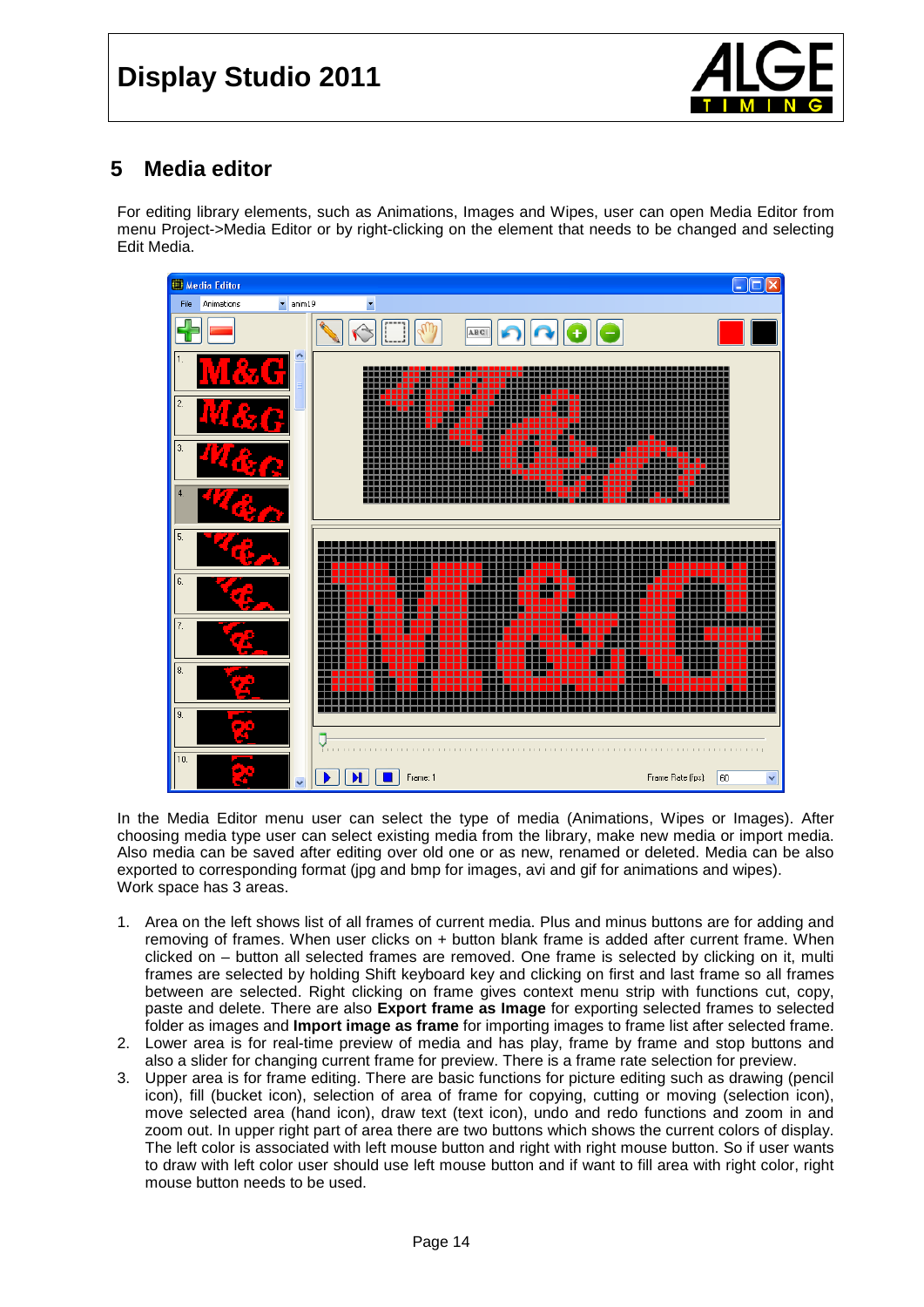

#### **6 Preview**

Trough the building process of the content that needs to be uploaded to the display user can always preview content by clicking on the icon  $\bullet$  from toolbar. There are standard buttons for playing of preview (play, frame by frame, skip, pause and stop buttons).



#### <span id="page-14-0"></span>**7 Connecting to Displays**

For establishing communication with the display, basic project parameters must be set. Because of the fact that Display Studio 2011 can communicate to more than one display simultaneously, user should

first select the display mode of communication by clicking on the icon  $\blacksquare$ . There are three display modes:

**Single Display** – communicating with single display only

**Split Display** – user can stack smaller displays with equal resolutions to build larger one.

|  |           |                 | <br>----<br>$-20.00$<br><br>--<br><br>$-0.00$                |
|--|-----------|-----------------|--------------------------------------------------------------|
|  |           | $-20.00$        | ---<br>--<br>. .                                             |
|  | 0.0.0.0.0 | 44441<br>$\sim$ | <b><i>SEREER</i></b><br><br><b>D.D.D.D</b><br><b>COLLEGE</b> |
|  |           |                 |                                                              |
|  |           |                 |                                                              |

**Multi Display** - user can upload same content to more displays at once.

After choosing the working display mode user should set connection type and the display properties by

going to **Display**/**Connect to Display** or clicking on the icon .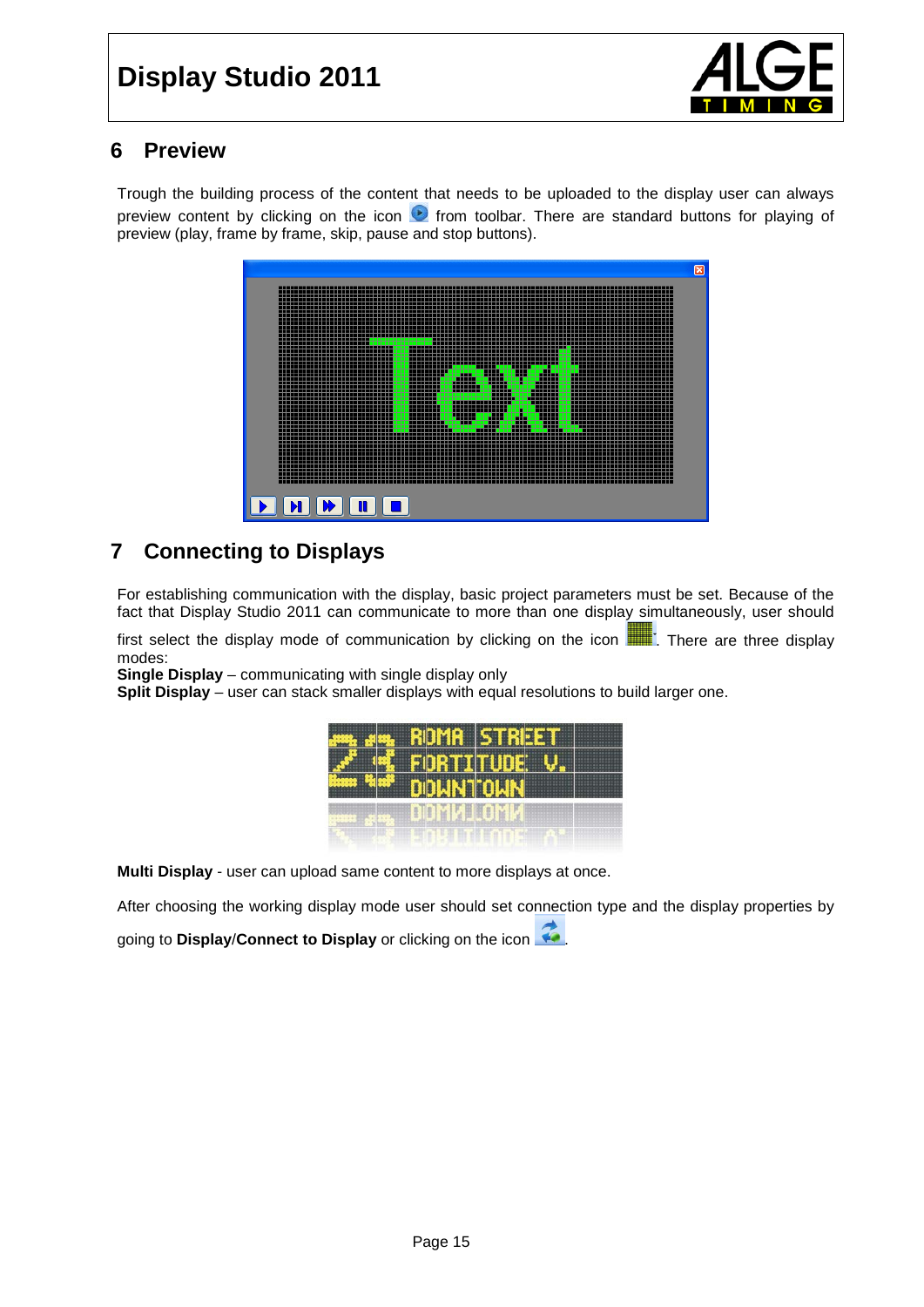

#### 7.1 **Single Display mode**

In this mode content is going to be uploaded only to one display. After entering Display properties user can set following options:

**Serial Port -** communication via serial port, form drop down list choose COM port.

**Ethernet (LAN) –** communication via Ethernet (LAN) , where user can search for the available displays connected to LAN by pressing **Search** button

**Display IP address** – user can choose IP address of device from combo box after pressing **Search** button.

**Get from display** – automatically reads properties from display and sets properties to match connected display. Properties are display width, height and active panel format. Also if specified, width of vertical segments, height of horizontal segments, color of display pixels and shape of display which can be rectangle or cross. User can also set properties as desired.

| <b>Communication</b>                  |
|---------------------------------------|
| Communication                         |
| COM port:                             |
| $\bigcirc$ Serial<br>20M1             |
|                                       |
| ⊙ Ethernet                            |
| 172.16.17.147<br>Search               |
| <b>Display Properties</b>             |
| 100<br>Width (Pixels):                |
| 50<br>Height (Pixels):                |
| 2<br>Active Panel Format:             |
| Vertical Segments Width:<br>0         |
| 0<br>Horizontal Segments Height:<br>٥ |
| Pixels Color:                         |
| Display Cross Shape:                  |
| Get From Display                      |
| Load All Media From Library:          |
| 0K<br>Cancel                          |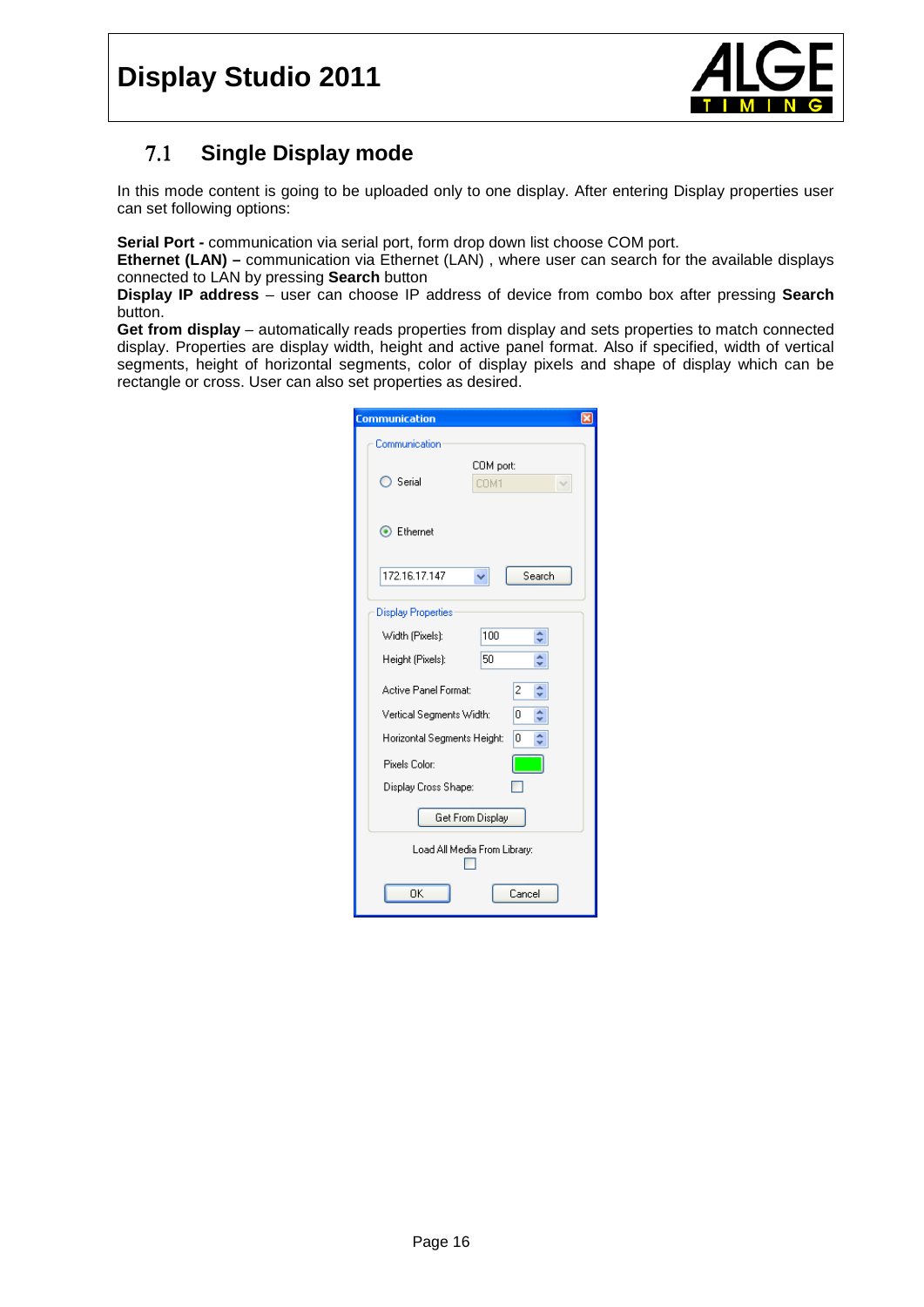

#### 7.2 **Split Display mode**

Split Display mode gives user ability to build a higher resolution display by combining few smaller displays. Uploading content in this mode is only available for displays connected to LAN. When entering the display properties user can set following options:

**Search Display** – search for the available displays on the LAN Display matrix section: **Vertical Displays** – sets the number of vertical displays **Horizontal Displays** – sets the number oh horizontal displays Effective Display Section: **Number of displays** – number of displays selected Effective Resolution Section: **Width** – Width in pixels of the all displays combined **Height** – Height in pixels of the all displays combined Display Addresses section:

In this field user is setting appropriate addresses for every display that is part of split display Display Resolution section:

This section describes common properties for each display that is part of split display.

**Width** – Width in pixels of each display

**Height** – Height in pixels of each display

**Get From Display** - automatically set display width and height to match connected display. Also if specified width of vertical segments, height of horizontal segments, color of display pixels and shape of display which can be rectangle or cross. User can also set properties as desired.

| <b>Split Display Configuration</b>              | $\boxtimes$                                                                                    |
|-------------------------------------------------|------------------------------------------------------------------------------------------------|
| Displays Resolution:                            | Display Matrix:<br><b>Display Addresses</b>                                                    |
| 100 승<br>Width (Pixels):                        | 172.16.17.147<br>172.16.17.109<br>$\checkmark$<br>$\checkmark$<br>2<br>÷<br>Vertical Displays: |
| 50<br>÷<br>Height (Pixels):                     | ÷<br>2<br>Horizontal Displays:                                                                 |
| 2<br>÷<br>Active Panel Format:                  | Search<br>172.16.17.90<br>172.16.17.117<br>×<br>$\checkmark$                                   |
| ÷<br>lo.<br>Vertical Segments Width:            |                                                                                                |
| ÷<br>lo.<br>Horizontal Segments Height:         | Load All Media From Library:                                                                   |
| Pixels Color:                                   |                                                                                                |
| Display Cross Shape:                            |                                                                                                |
| Get From Display                                |                                                                                                |
| <b>Effective display</b>                        |                                                                                                |
|                                                 | <b>Effective Resolution</b>                                                                    |
| Width:<br>Number of Displays:<br>$\overline{4}$ | $\div$<br>200                                                                                  |
| Height:                                         | $\hat{\mathbf{v}}$<br>100                                                                      |
| 0K<br>Cancel                                    | m                                                                                              |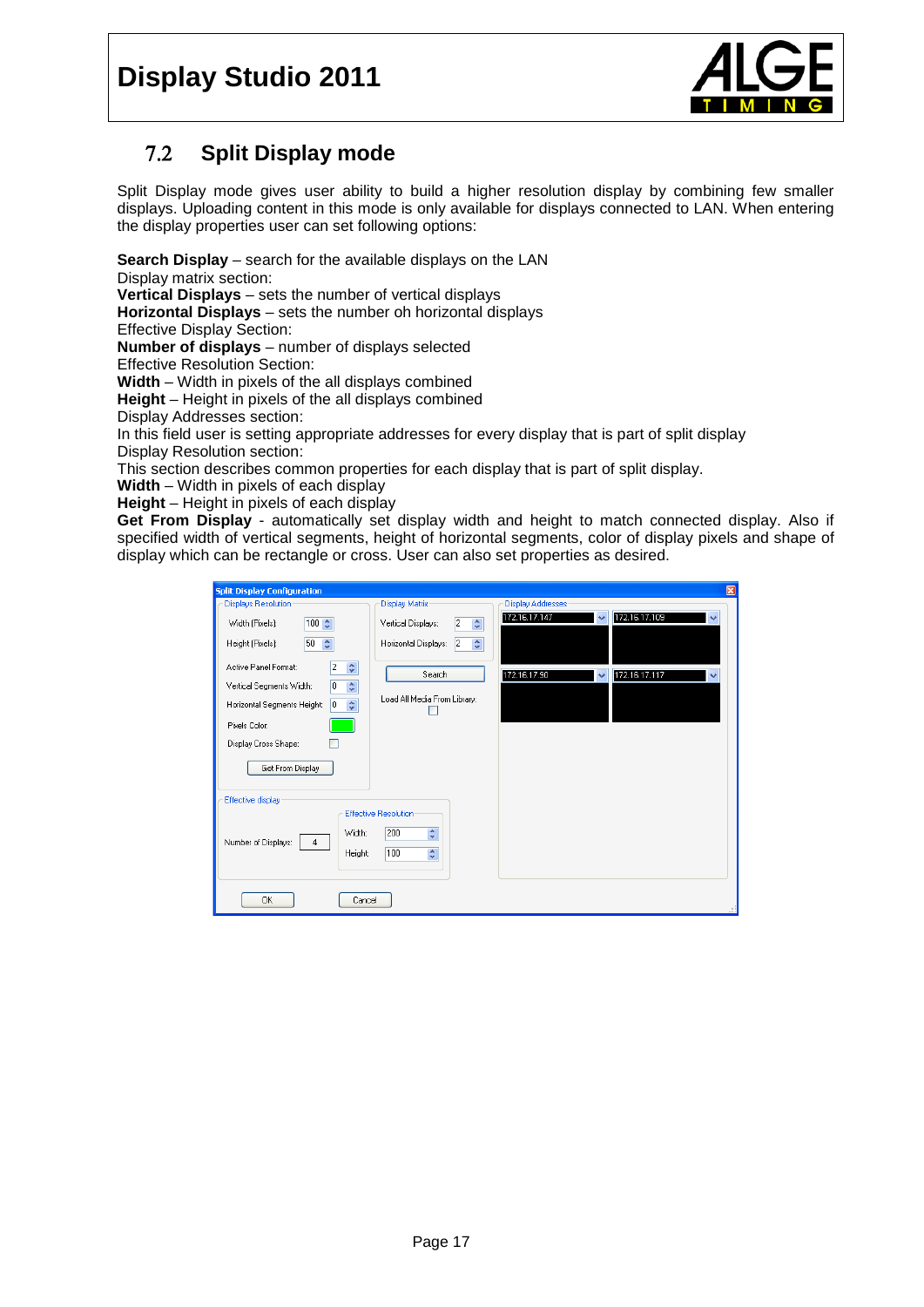

#### 7.3 **Multi Display mode**

Multi Display mode gives user ability to upload same content to more displays at once. This mode is also working with displays connected to LAN. When entering the display properties user can set options related to display:

**Search** – search for the available displays on the LAN

**Number of displays** – number of displays selected

Display Addresses section:

In this field user is setting appropriate addresses for every display.

Display Resolution section:

This section describes common properties for each display.

**Width** – Width in pixels of each display

**Height** – Height in pixels of each display

**Get From Display** - automatically set display width and height to match connected display. Also if specified width of vertical segments, height of horizontal segments, color of display pixels and shape of display which can be rectangle or cross. User can also set properties as desired.

| <b>Multi Display Configuration</b>     |        |   |                |                   |   | ⊠ |
|----------------------------------------|--------|---|----------------|-------------------|---|---|
| Display Matrix:<br>Number of Displays: | 3<br>¢ |   |                | Search            |   |   |
| Displays Resolution:                   |        |   |                | Display Addresses |   |   |
| Width (Pixels):                        | 100    | ¢ | 1              | 172.16.17.147     | v |   |
| Height (Pixels):                       | 50     | ¢ | $\overline{c}$ | 172.16.17.117     |   |   |
|                                        |        |   | 3              | 172.16.17.109     | v |   |
| Active Panel Format:                   | 2      | ¢ |                |                   |   |   |
| Vertical Segments Width:               | 0      | ÷ |                |                   |   |   |
| Horizontal Segments Height:            | 0      | ٥ |                |                   |   |   |
| Pixels Color:                          |        |   |                |                   |   |   |
| Display Cross Shape:                   |        |   |                |                   |   |   |
| Get From Display                       |        |   |                |                   |   |   |
| Load All Media From Library:           |        |   |                |                   |   |   |
| OΚ                                     |        |   |                | Cancel            |   |   |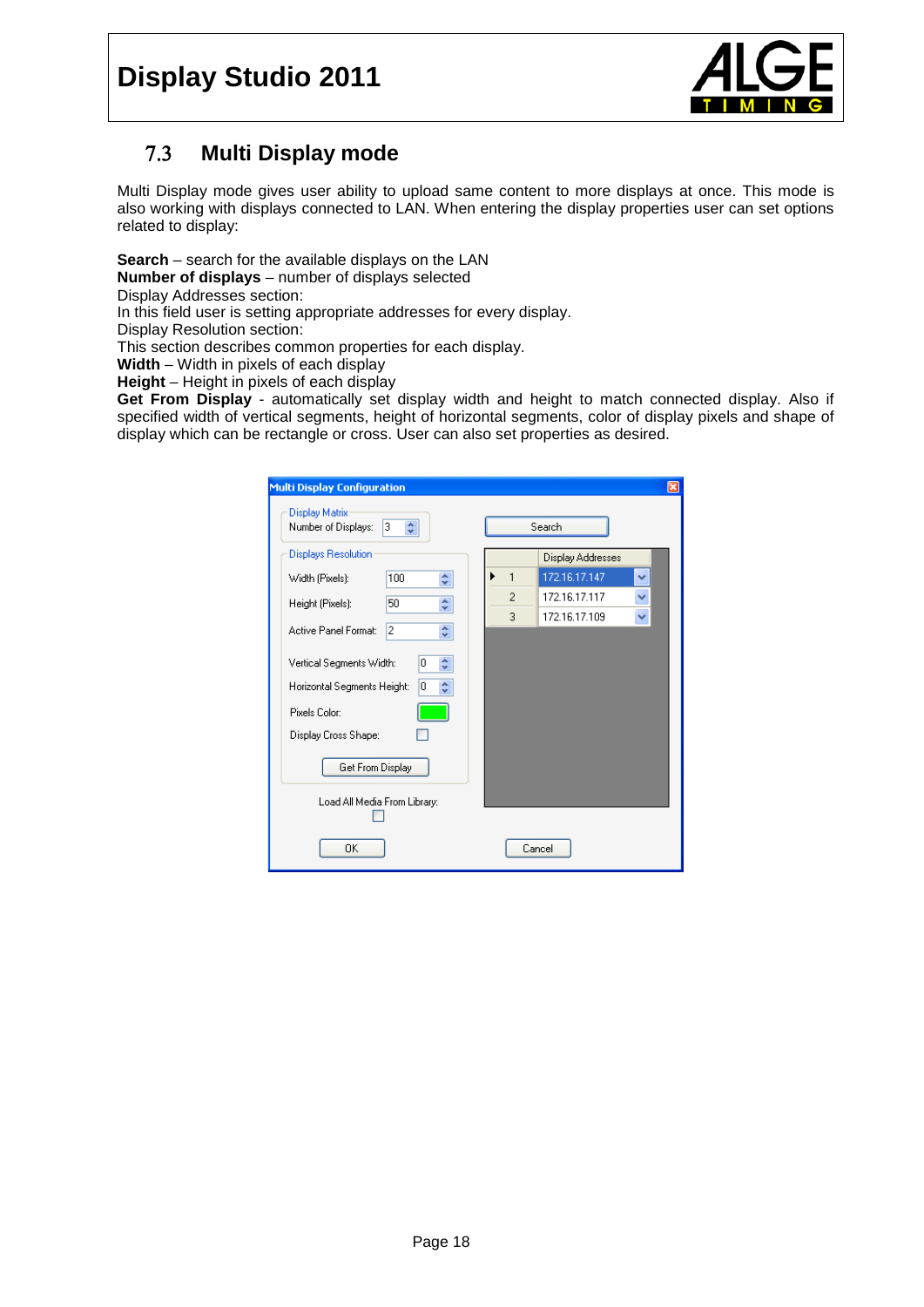

#### 7.4 **Write to display(s)**

Loading content into display is launched by option **Display/Write to Display(s)** or by corresponding toolbar icon 1.

**Write to Display** – starts writing project to display.

**Verify** – upon uploading the display, if this option is checked, uploaded content (in display memory) is verified (compared) with uploaded project from Display Studio 2011.

| <b>Write to Display</b>     |       |
|-----------------------------|-------|
| Display at address:<br>COM1 |       |
| Write to Display            |       |
| Status:                     |       |
| Progress:                   |       |
| Verify                      | Close |

#### 7.5 **Read from display(s)**

To load content from display(s) start option **Display/Read from display(s)** or by corresponding toolbar  $\mathsf{icon} \blacktriangleright$ .

| <b>Read From Display</b> |                    |
|--------------------------|--------------------|
| Status:                  | Reading parameters |
|                          |                    |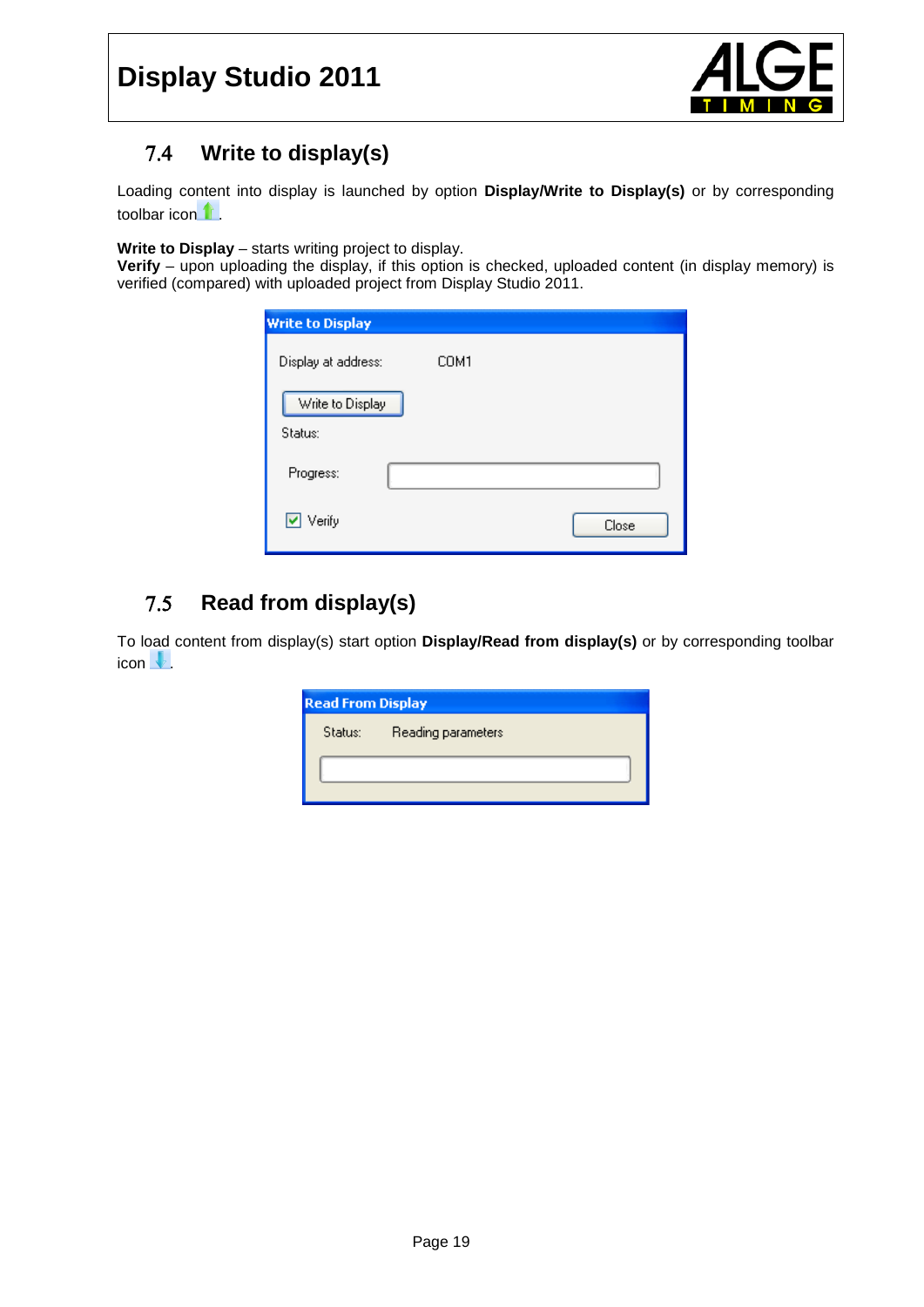

#### **8 Remote control**

Remote control is used for controlling real LED display. It has following functions:

| <b>Remote Control</b>                |
|--------------------------------------|
| Multi Display<br>Display at address: |
| $\mathbf{H}$ $\mathbf{W}$            |
| ٥Ì<br>100<br>Brightness:             |
| 1. Main List                         |
|                                      |
|                                      |
|                                      |
|                                      |
|                                      |
|                                      |
|                                      |

**Play** - starts playing **Stop** – stops playing and turns display off **Pause** - Pauses playing **Frame by frame** – toggles frame-by-frame playing mode. When this mode is on, clicking on **Play** command shows next frame. **Skip** – skips to next panel **Reset –** Reset the display. **Insert list** – Insert selected list, when list is finished, playing continues with active list **Set list** – sets selected list as active **Set time** – adjusts display time to PC time

Remote control is activated with **Display/Remote control** or by **button on taskbar.**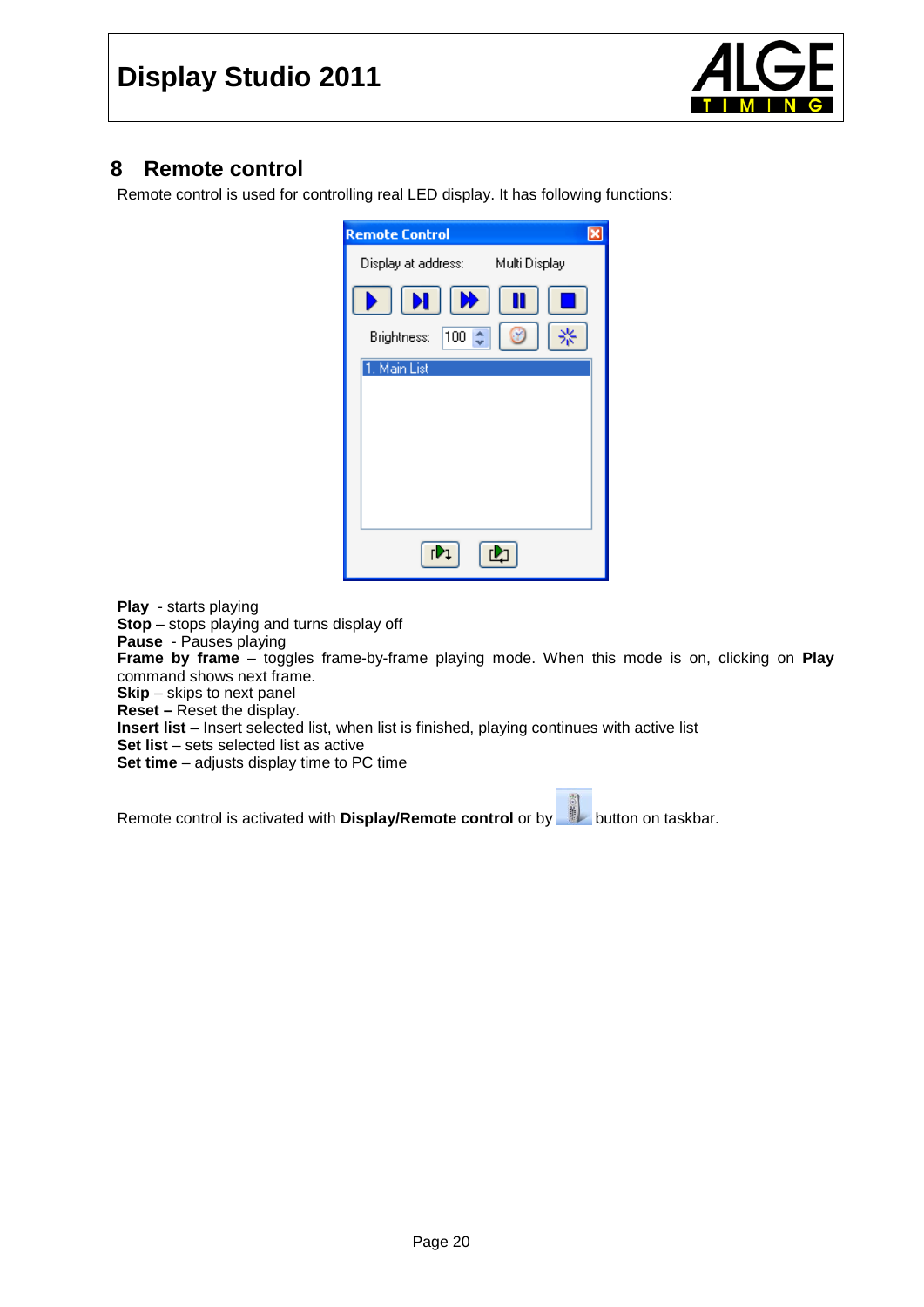

#### **9 List scheduler**

User can define time/date of list activation using list scheduler option (**Project/Scheduler**)**.** Procedure for scheduling lists is:

Enter list activation date in field Date. If Repeating button is activated, list can be activated/inserted everyday, on workdays, on weekends, on Mondays, on Tuesdays etc..

Enter list activation time in field Time.

Pick a list in List field.

Choose list activation method – Insert selected list (list content is displayed once, after that previously displayed list continues) or Set selected list as active (list content loops until some other list is set active).

Press **Add** button. List activation info appears in list below. Existing list schedules can be removed using **Remove** button.

| <b>Scheduler</b>  |                       |                                    |        | $\boxed{\mathbf{z}}$ |
|-------------------|-----------------------|------------------------------------|--------|----------------------|
| Schedule entry    |                       |                                    |        |                      |
| Date:             | 30.0ct.13<br>v        | Repeating                          |        |                      |
|                   |                       | Weekends                           | $\vee$ |                      |
| Time:             | ÷<br>10:54:29         |                                    |        |                      |
| List:             | List<br>٧             |                                    |        |                      |
|                   |                       |                                    |        |                      |
| Method:           | Set list as active    |                                    |        | Add                  |
|                   | Insert selected list  |                                    |        | Remove               |
|                   |                       |                                    |        |                      |
| List              | Date                  | Time                               | Method |                      |
| Main List<br>List | Every Day<br>Weekends | 10:54:05<br>Set<br>10:54:29<br>Set |        |                      |
| List              | 30.0ct.13             | Set<br>10:54:29                    |        |                      |
|                   |                       |                                    |        |                      |
|                   |                       |                                    |        |                      |
|                   |                       |                                    |        |                      |
|                   |                       |                                    |        |                      |
|                   |                       |                                    |        |                      |
|                   |                       |                                    |        |                      |
|                   |                       |                                    |        |                      |
|                   |                       |                                    |        |                      |
|                   |                       |                                    |        |                      |
|                   | ΟK                    | Cancel                             |        |                      |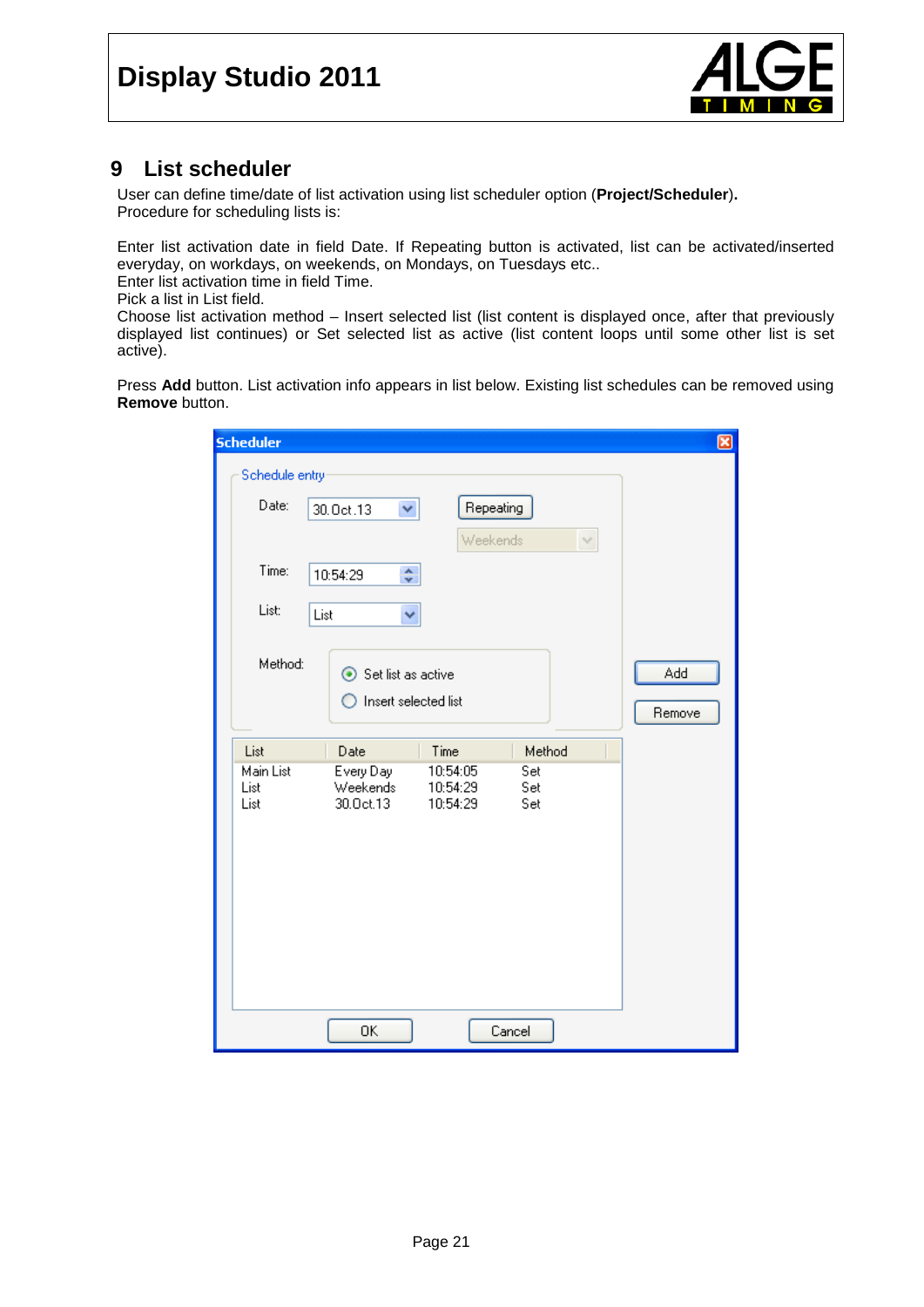

#### **10 Display parameters**

User can see or even edit some display parameters. To list all parameters use menu option **Display/Display Parameters.** Some of the parameters relates to display work (like Working Hours, Number of Resets or Time of the last reset), some relates to hardware display configuration (Height, Width, Flash disc size...), some to specific software features (CR force LF, Special start number ...) etc. Number of parameters and their values depend on display. Generally, parameters can be separated in 2 groups. First are editable, second non editable parameters. In the DisplayStudio2011 parameters are grouped by type (General, Memory …). Grouping by type brings easier way of parameters manipulating. Display Studio 2011 introduce parameter saving option as well as saving tables such as Event logs, Brightness regulation table, Temperature logs and so on, from dislpay memory to Excel file format. Upon setting parameters, user can save current parameters setting by pressing **Save** button. Parameters are saved in Excel file that can be opened from Excel.

| <b>Parameters from 172.16.17.116</b> |                            |                |           |        | $\boxtimes$      |
|--------------------------------------|----------------------------|----------------|-----------|--------|------------------|
| No.                                  | Parameter                  | Value          | Edit      | Type   | $\blacktriangle$ |
| 56                                   | TsI                        | 1              |           | Uchar  |                  |
| 57                                   | Tsize                      | 372            |           | Uint   |                  |
| 58                                   | Table: Max ob temp         | FF6750         | $\ddot{}$ | Charl1 |                  |
| 59                                   | TsI                        | 1              |           | Uchar  |                  |
| 60                                   | Tsize                      | 372            |           | Uint   |                  |
| 61                                   | ControlByte1               | 1              | $\ddot{}$ | Uchar  |                  |
| 62                                   | ControlByte2               | 2              | $\ddot{}$ | Uchar  |                  |
| <b>Brightness</b><br>Ξ               |                            |                |           |        |                  |
| 63<br>Đ                              | Brightness dependence      | 1              | $\ddot{}$ | Uchar  |                  |
| 64                                   | Fix brightness             | 100            | $\ddot{}$ | Uchar  |                  |
| 65                                   | Location                   | <b>Nis</b>     |           | String |                  |
| 66                                   | Minimal brightness         | 20             | $\ddot{}$ | Uchar  |                  |
| 67                                   | Current disp brightness    | 100            |           | Uchar  |                  |
| 68                                   | Table:daytime_twilight     | <b>FF8C44</b>  | $\ddot{}$ | Charl] |                  |
| 69                                   | TsI                        | 8              |           | Uchar  |                  |
| 70                                   | Tsize                      | 12             |           | Uchar  |                  |
| 71                                   | Sensor1                    | 0              |           | Uint   |                  |
| 72                                   | Sensor <sub>2</sub>        | 0              |           | Uint   |                  |
| 73                                   | Minimal daytime brightness | 50000          | $\ddot{}$ | Uint   |                  |
| Events                               |                            |                |           |        |                  |
| 74<br>$\pm$                          | Event Enable 1             | 255            | $\ddot{}$ | Uchar  |                  |
| 75<br>Đ                              | Event Enable 2             | 255            | $\ddot{}$ | Uchar  |                  |
| 76                                   | Table: event log           | <b>FF68C5</b>  | $\ddot{}$ | Charl  |                  |
| 77                                   | TsI                        | 11             |           | Uchar  |                  |
| 78                                   | Tsize                      | 5              |           | Uchar  |                  |
| 79                                   | Tpar1:last event ptr       | $\overline{c}$ |           | Uchar  |                  |
| <b>Error Detection</b><br>⊟          |                            |                |           |        |                  |
| 80<br>Đ                              | Detect LEDs Error          | 0              | $\ddot{}$ | Uchar  |                  |
| 81<br>Đ                              | Error scan interval        | 60             | $\ddot{}$ | Uint   |                  |
| $\pm 82$                             | Error scan timer           | 2388802        | $\ddot{}$ | Ulong  |                  |
| No:                                  | Parameter:                 | Value:         | Edit:     | Type:  |                  |
|                                      |                            |                |           |        |                  |
|                                      |                            |                |           |        |                  |
| Save<br>Browse                       | Refresh<br>Hex values      | Change         |           | Close  |                  |
|                                      |                            |                |           |        |                  |

As we mentioned, Display Studio 2011 is capable of saving display parameters and tables from display memory to the template in Excel format. User can use template Excel file provided with current display to save and preview data. Tables are usually some logs that device collect during its work like "temperature log" with minimal and maximal temperature every day or "event log" that inform about important events or "short circuit and open circuit error data" …

Select the excel template file by clicking the **Save using template** button. It is advised to select the template file that comes with the device so the data can be more readable, but if file is not available an empty excel file can be used. After doing these steps user will be notified that data is saved and user is given an option to open Excel file to read data.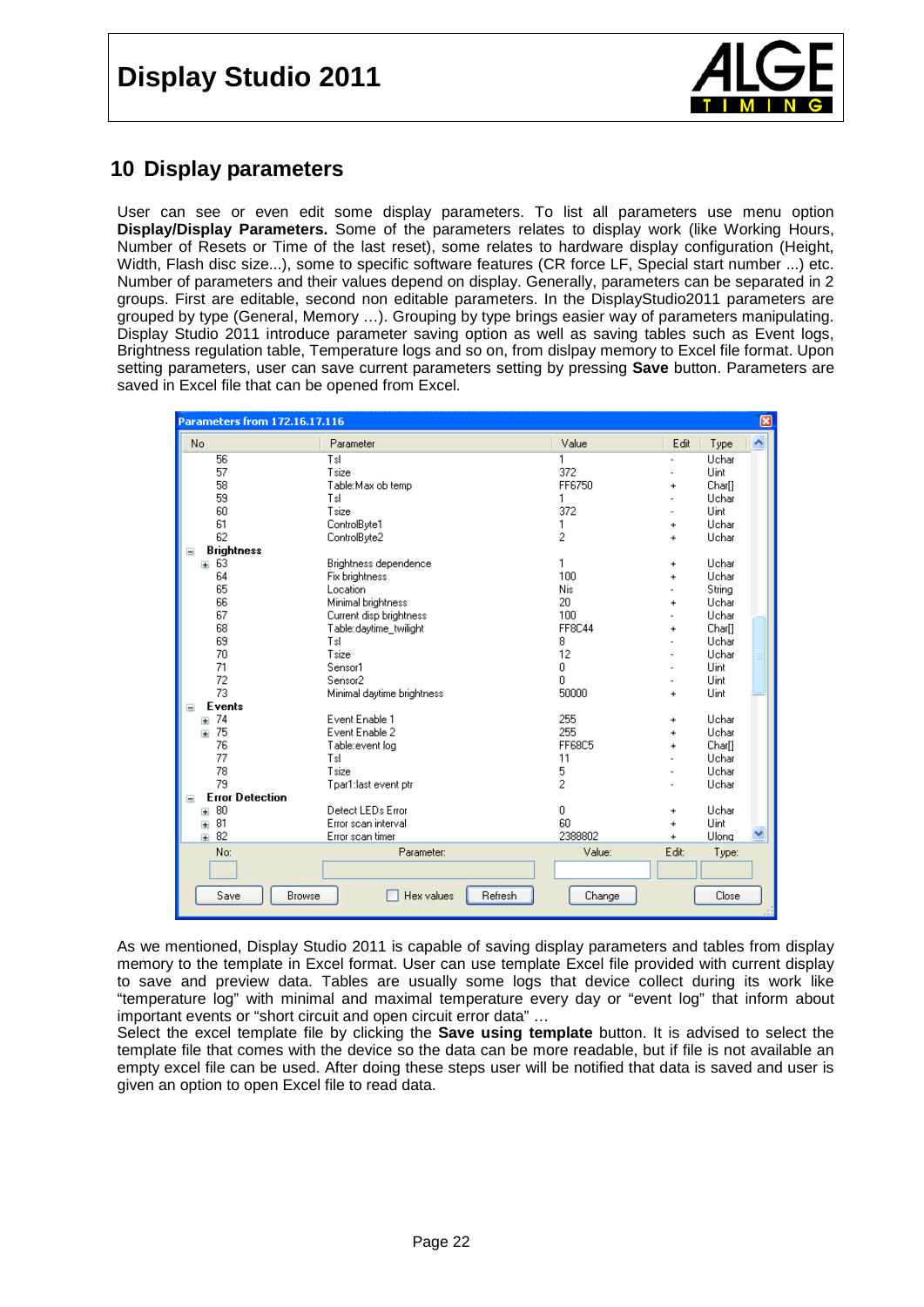

#### **11 Memory Map**

Animations, wipes and images, on the display side, are physically located at display flash disk, or as we call it display memory. This feature is used to define and manage storing in display memory. By creating or compiling of lists, memory reallocation is automatically performed. User can be informed about real address in memory display that a particular media is stored at. User can also see the amount of consumed memory.

| <b>Memory Map</b>           |               |             |       |                           | Iх |
|-----------------------------|---------------|-------------|-------|---------------------------|----|
| Name                        | Start Address | <b>Size</b> | Max   | $\boldsymbol{\mathsf{z}}$ |    |
| Project<br>Ξ                |               |             |       |                           |    |
| <b>External Memory</b>      |               |             |       |                           |    |
| Media<br>⊟                  |               |             | 52    | $1.92\%$                  |    |
| <b>FST</b>                  | 0             |             |       |                           |    |
| <b>FAT</b>                  |               | n           |       |                           |    |
| <b>Animations</b>           |               |             |       |                           |    |
| Wipes                       |               |             |       |                           |    |
| Images                      |               |             |       |                           |    |
| <b>Fonts</b>                |               |             | 48    | 14.58 %                   |    |
| System                      | 52            |             |       |                           |    |
| <b>Internal Memory</b><br>н |               |             |       |                           |    |
| <b>Lists</b>                |               |             | 1000  | $0.70 \times$             |    |
| Main List                   | 625           |             |       |                           |    |
| Main List (Strings)         | 632           | ۵           |       |                           |    |
| <b>Fonts</b>                |               | 1794        | 10240 | 17.52 %                   |    |
| System                      | ۵             | 1794        |       |                           |    |
| <b>List Pointers Table</b>  | 593           |             | 32    | $3.13\%$                  |    |
| List Panels Table           | 1625          |             | 256   | 0.39 X                    |    |
| <b>List Scheduler</b>       | 528           | Ο           | 8     | $0.00 \times$             |    |
|                             |               |             |       |                           |    |

To see memory map appears use menu option **Project/Memory map.** Window shows all lists, animations, wipes, backgrounds and fonts with exact location in the memory where they are loaded and interval of addresses they are using.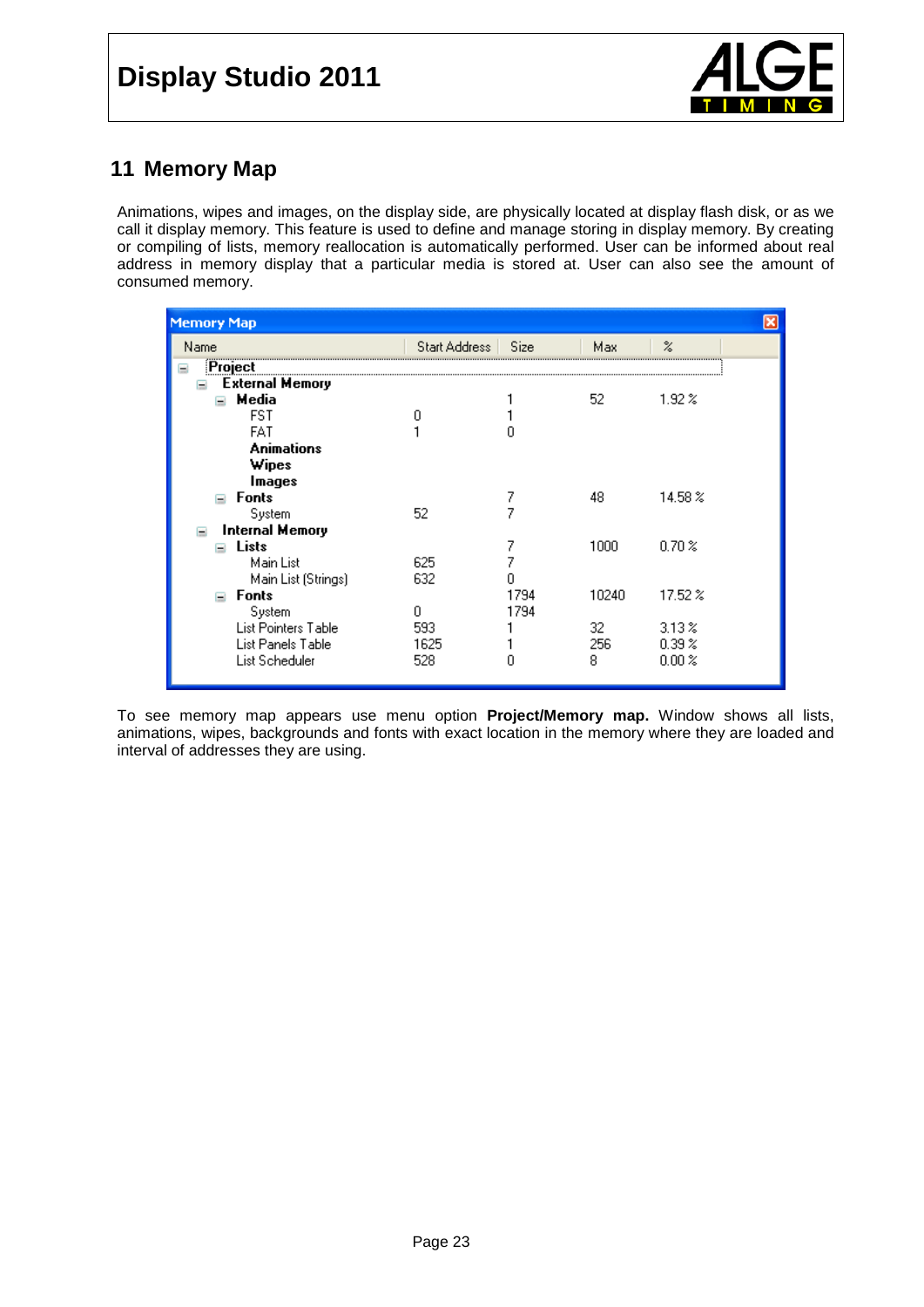

#### **12 Variables for Timing Devices and Game-Consoles**

You can create an active list which is showing Timing-Data and Names directly from your ALGE Timing-Device.

#### 12.1 **Variables for Timers**

Received by RS232 or black-yellow banana-sockets.

| \$ Variable        | <b>Describtion</b>                                                      |
|--------------------|-------------------------------------------------------------------------|
| \$D195             | Name of the Bib last received                                           |
|                    | from names entered from scoreboard software                             |
| \$D196             | Current Time received from Timing-Device, automatic format, hh:mm:ss.th |
| \$D197             | Current Rank received from Timing-Device                                |
| \$D198             | Current Bib received from Timing-Device                                 |
| \$D199             | Name of current Bib from Excel-Startlist                                |
| \$D <sub>200</sub> | Nation of current Bib from Excel-Startlist                              |
| \$D201             | Club of current Bib from Excel-Startlist                                |
| \$s000             | Name of Player with Bib 001-999                                         |
| \$sA00             | Nationality of Player with Bib A00-A99=000-099; B00-B99=100-199;        |
| \$sa00             | Club of Player with Bib a00-a99=000-099; b00-b99=100-199;               |
| \$D000-\$D194      | <b>Byte from Datapacket</b>                                             |

#### 12.2 **Variables for Game-Consoles D-CKx**

Anzeigelisten die folgende Variablen enthalten zeigen die jeweiligen Informationen direkt auf der Anzeige an.

| \$ Variable  | <b>Description</b>                                                                 |
|--------------|------------------------------------------------------------------------------------|
| \$B00        | Score home - 3 numerals, clear leading zeros                                       |
| \$B01        | Score guest - 3 numerals, clear leading zeros                                      |
| <b>\$B02</b> | Time minutes                                                                       |
| \$B03        | Time seconds                                                                       |
| \$B04        | Time 1/10 seconds                                                                  |
| \$B05        | <b>Remaining TimeOut Time</b>                                                      |
| \$B06        | Home team name                                                                     |
| \$B07        | Guest team name                                                                    |
| \$B08        | Guest team name, left alignment                                                    |
| \$B09        | Number of fouls for home team                                                      |
| \$B10        | Number of fouls for guest team                                                     |
| \$B11        | Last player who has committed the foul                                             |
| \$B12        | Foul number for that player                                                        |
| \$B13*       | 1 point percentage for home team                                                   |
| \$B14*       | 2 points percentage for home team                                                  |
| \$B15*       | 3 points percentage for home team                                                  |
| \$B16*       | 2 and 3 points (field) percentage for home team                                    |
| $$B17$ *     | Number of fouls for home team                                                      |
| \$B18*       | 1 point percentage for guest team                                                  |
| \$B19*       | 2 points percentage for guest team                                                 |
| \$B20*       | 3 points percentage for guest team                                                 |
| \$B21*       | 2 and 3 points (field) percentage for guest team                                   |
| \$B22*       | Number of fouls for guest team                                                     |
| \$B23*       | Name of the team who has exchanged player(s)                                       |
| \$B24        | Penalty1 home in format PP mm:ss (PP - player number, mm - minutes, ss - seconds)  |
| \$B25        | Penalty2 home in format PP mm:ss (PP - player number, mm - minutes, ss - seconds)  |
| \$B26        | Penalty1 guest in format PP mm:ss (PP - player number, mm - minutes, ss - seconds) |
| \$B27        | Penalty2 guest in format PP mm:ss (PP - player number, mm - minutes, ss - seconds) |
| \$B28        | Misconduct Penalty home in format MPP mm:ss (M - sign for misconduct               |
|              | PP - player number, mm - minutes, ss - seconds)                                    |
| \$B29        | Misconduct Penalty guest in format MPP mm:ss<br>$(M - sign for misconduct)$        |
|              | PP - player number, mm - minutes, ss - seconds)                                    |
| \$B30        | ScoreHome for 1. time period                                                       |
| \$B31        | ScoreGuest for 1. time period                                                      |
| \$B32        | ScoreHome for 2. time period                                                       |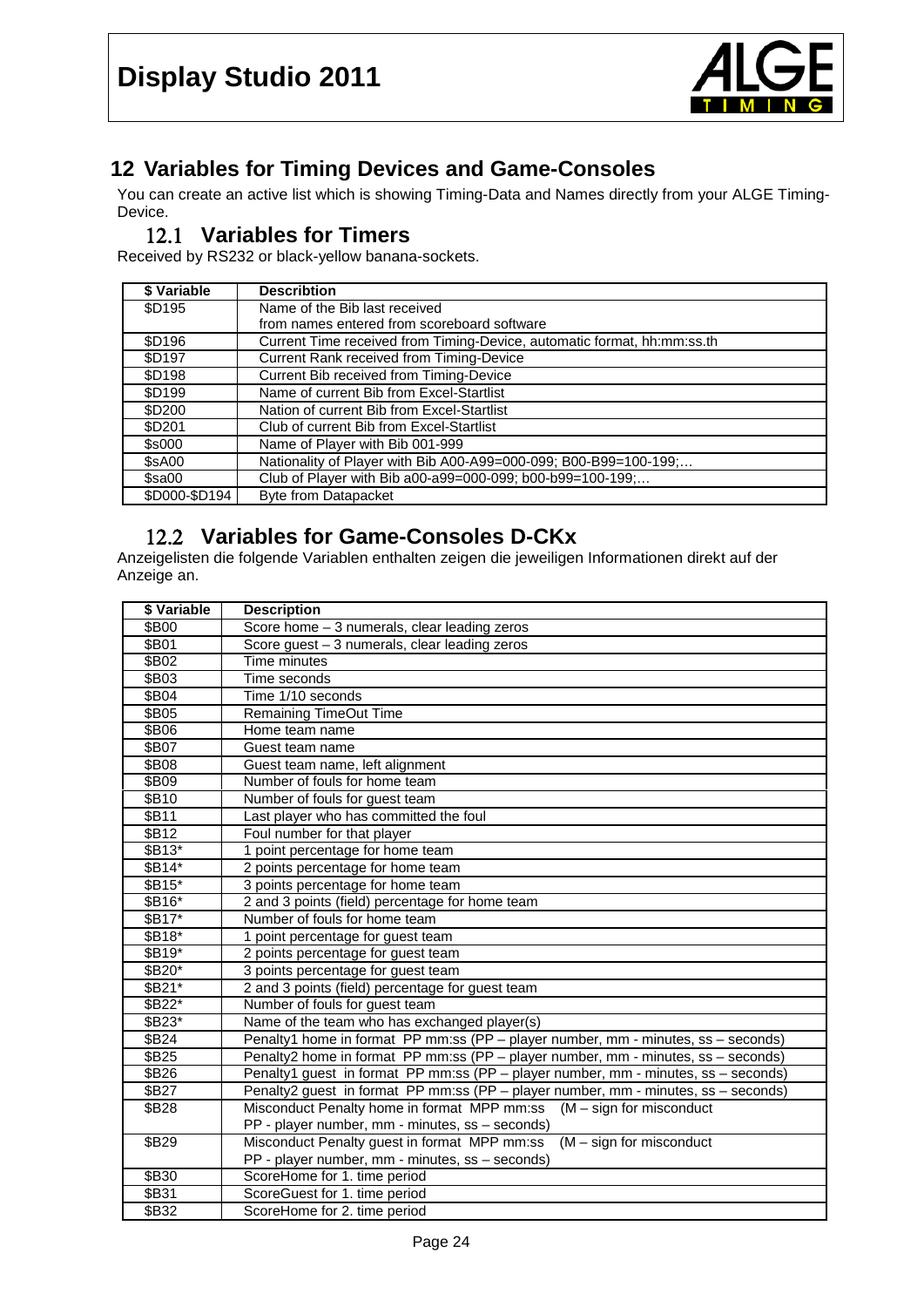

| \$B33              | ScoreGuest for 2. time period                                                    |
|--------------------|----------------------------------------------------------------------------------|
| \$B34              | ScoreHome for 3. time period                                                     |
| <b>\$B35</b>       | ScoreGuest for 3. time period                                                    |
| \$B36              | ScoreHome for 4. time period                                                     |
| \$B37              | ScoreGuest for 4. time period                                                    |
| \$B38              | Sign for poss home or set home(voleyball)                                        |
| \$B39              | Sign for poss guest or set home(voleyball)                                       |
| \$B40              | Game Period (has value E for extra time period)                                  |
| \$B41              | Number of timeouts for home team                                                 |
| \$B42              | Number of timeouts for guest team                                                |
| <b>\$B43</b>       | <b>Shot Time</b>                                                                 |
| \$B44              | Shot Time or TimeOut (for shoving shot time and timeout time in same place)      |
| <b>\$B45</b>       | Penalty home which is start first.                                               |
|                    | (when only one penalty per team is shown) (format: PP mm:ss)                     |
| <b>\$B46</b>       | Penalty guest which is start first.                                              |
|                    | (when only one penalty per team is shown) (format: PP mm:ss)                     |
| <b>\$B47</b>       | Minutes of misconduct penalty home when only minutes for this penalty is shown)  |
|                    | (format: Mmm)                                                                    |
| <b>\$B48</b>       | Minutes of misconduct penalty guest when only minutes for this penalty is shown) |
| \$B49              | (format: Mmm)<br>Score Home - two digit score (format xx)                        |
| \$B50              | Score Guest - two digit score (format xx)                                        |
|                    |                                                                                  |
| \$Hxx*             | Home player name, xx is player number, can be 00-99                              |
| $$H9$ :*           | Home coach name                                                                  |
| $$H9.*$            | Guest coach name                                                                 |
| $$H9*$             | 1st arbiter                                                                      |
| $$H9=$ *           | 2nd arbiter                                                                      |
| $$H9>{*}$          | official delegate                                                                |
| \$H9?              | Number of spectators                                                             |
| \$Gxx*             | Guest player name, xx is player number, can be 00-99                             |
| $SPxx^*$           | Player name leaded with player number. Depending on xx is:                       |
|                    | 0-4 5 Home players currently in the field                                        |
|                    | 5-9 5 Guest players currently in the field                                       |
|                    | 10-14 Home players who were in the field                                         |
|                    | 15-19 Guest players who were in the field                                        |
|                    | 20-24 Home players who were and who are currently in the field                   |
|                    | 25-29 Guest players who were and who are currently in the field                  |
|                    | 30-34 Players of the team that exchanged player(s) currently in the game         |
|                    | 40-44 Players of the team that exchanged player(s) were in the game              |
|                    | 50-54 Players of the team that exchanged player(s) were and are in the game      |
| <b>Shxx</b>        | Home player name, typed from command console, xx can be 0-11                     |
| \$gxx              | Guest player name, typed from command console, xx can be 0-11                    |
| \$ixx              | Home player number, typed from command console, xx can be 0-11                   |
| $\overline{\$jxx}$ | Guest player number, typed from command console, xx can be 0-11                  |
| \$Mxx              | Messages typed from command console, xx is message number, can be 00-19          |

\* Those variables are entered from Scoreboard software or Basketball statistic software.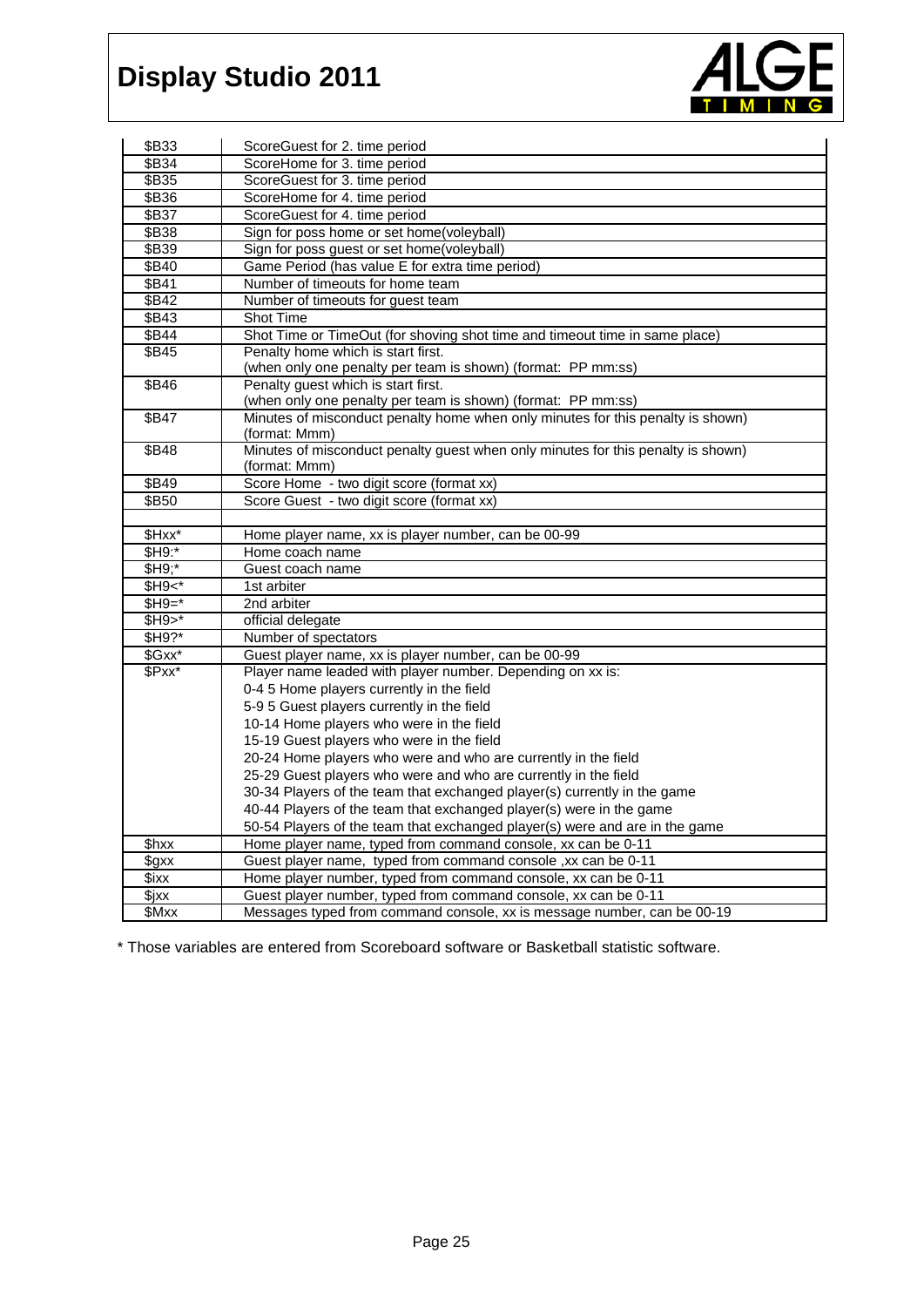

#### **13 Tutorial**

As a short demonstration of all described above, we will create display contents with 2 textual panels with rolling text, which will be divided by a wipe effect. After that, an already created animation (we have it in avi file) will also be displayed.

So, let's go on with work. Here are project requirements:

Client wants company logo at the background and rolling text at the bottom of the display.

Client wants a commercial rolling on the whole display area (maximum possible font size).

Client has prepared animation he wanted to be displayed.

In order to work with text we need to add fonts to project. Select Fonts from the Element tree, right click in the Library window and click **Add Element** to choose font file (.dnt). Now select the font bar in the bottom of the window and add that fonts to the project by double clicking on them. Now, let's first import client's company logo bitmap to the library. Select **Image** from the Element tree and do similar with importing fonts, right click on the library window and **Add Element**, in this case the .bmp or .jpg file. Now add Animation and Wipe elements to the library as same as you added image logo. Note that Animation and Wipe elements should be avi or gif file format. When we have all elements in the library all we need to do now is to add them to the Main List in the Time Line bar.

First select Text from the element tree, and drag the Text element from the Library to the Main List. After

placing the text element in the list, a property appears. Click on **Add Text T**, insert desired text in the Text field, and position it in the wanted position by moving the text. Check the Rolling text checkbox

and select the font. Press the Add Background button **and add the background image. Click OK** button to save changes. Now insert another text element and for the properties select larger font. Next go to Animation and drag the animation to the list. Select the frame rate, freeze and loop from the properties window. After inserting this elements go to Wipes and drag and drop it between two elements. Now you can see the preview by clicking the icon  $\bullet$ . If everything is looking fine, upload the content to display.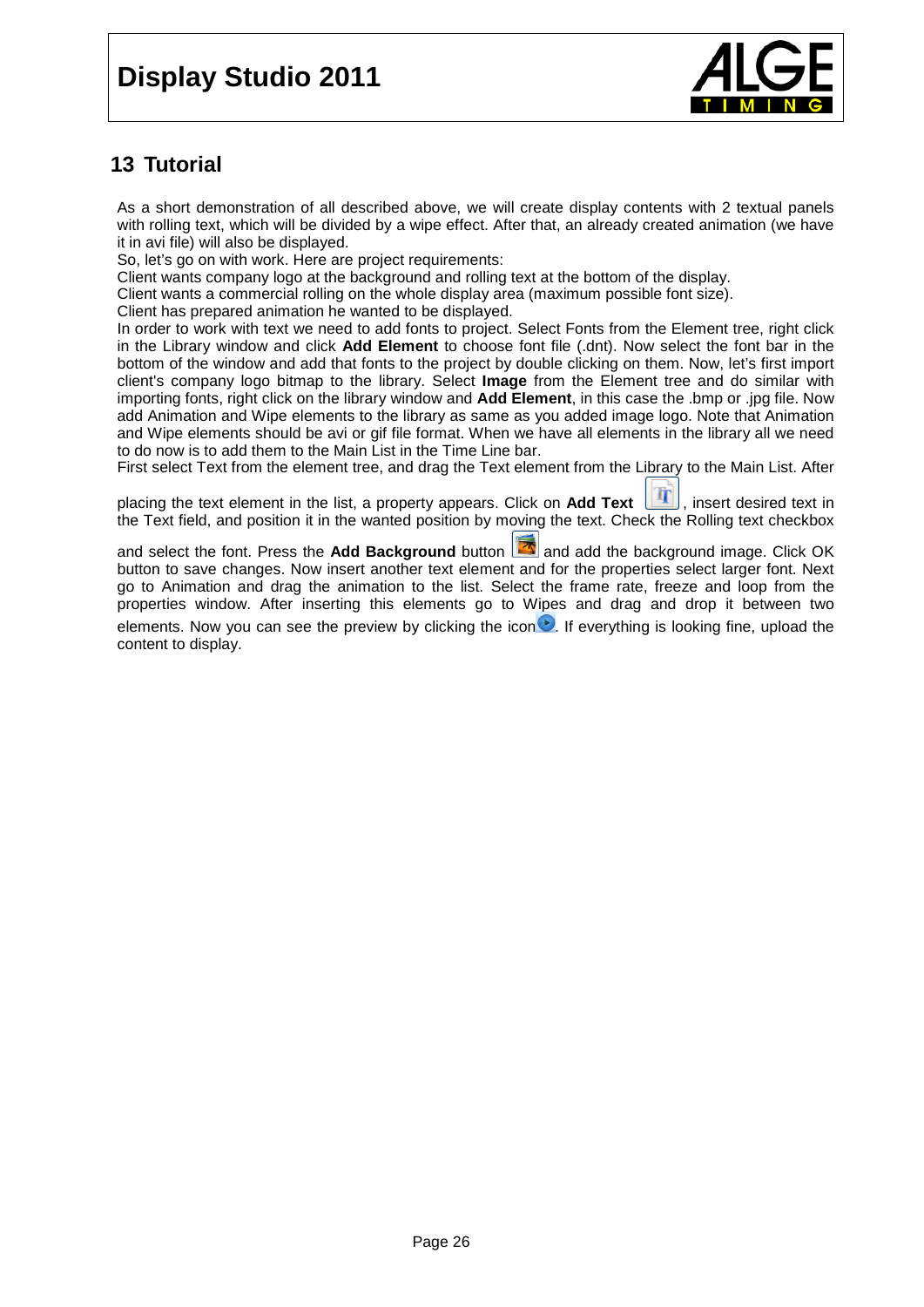